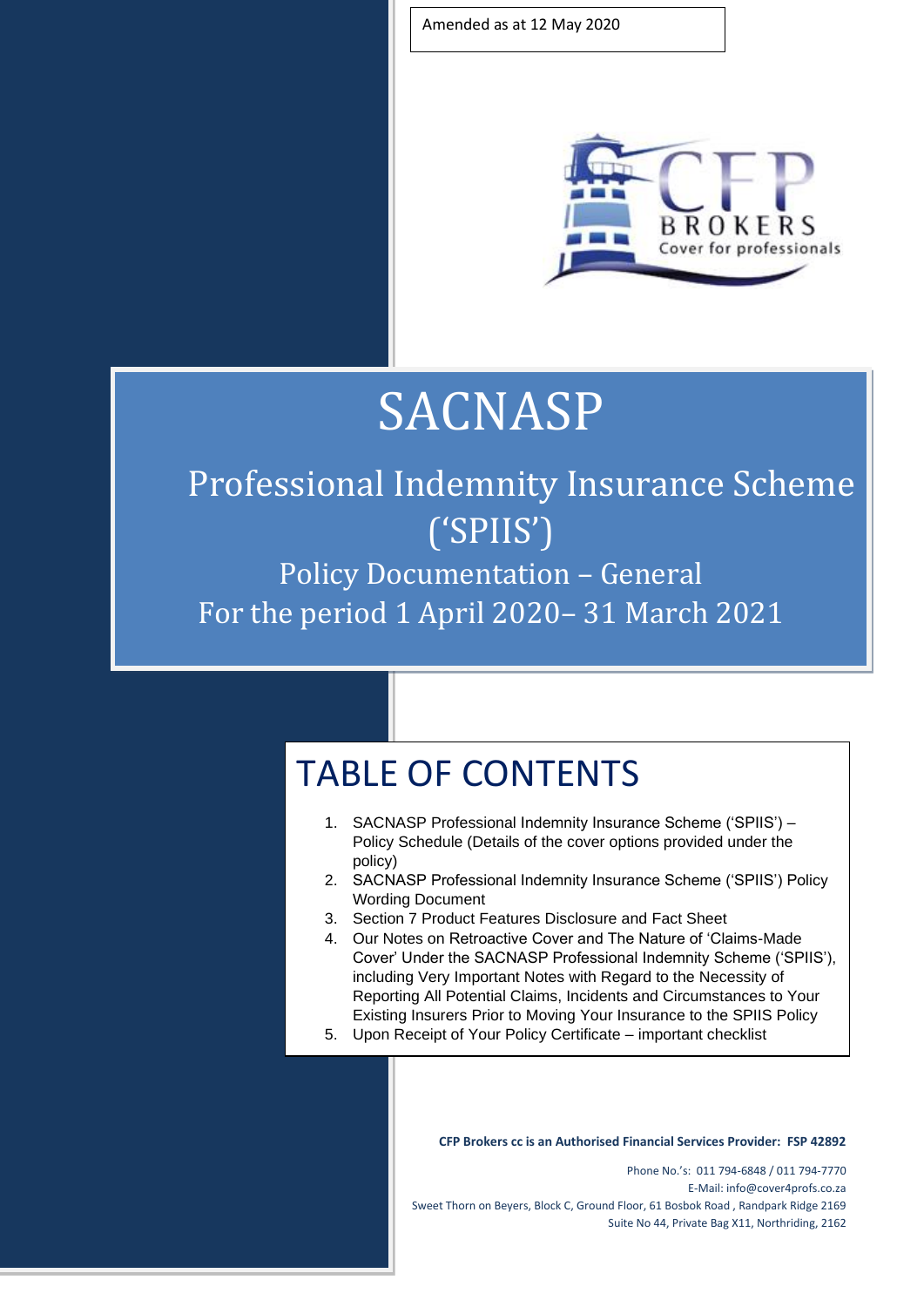

In association with Hollard.

## 2020 - 2021 MASTER POLICY SCHEDULE (V2)

# Commercial Professional Indemnity



Underwritten by The Hollard Insurance Co. Ltd, an authorised Financial Services Provider

www.itoo.co.za

ITOO is an Authorised Financial Services Provider. FSP number 47230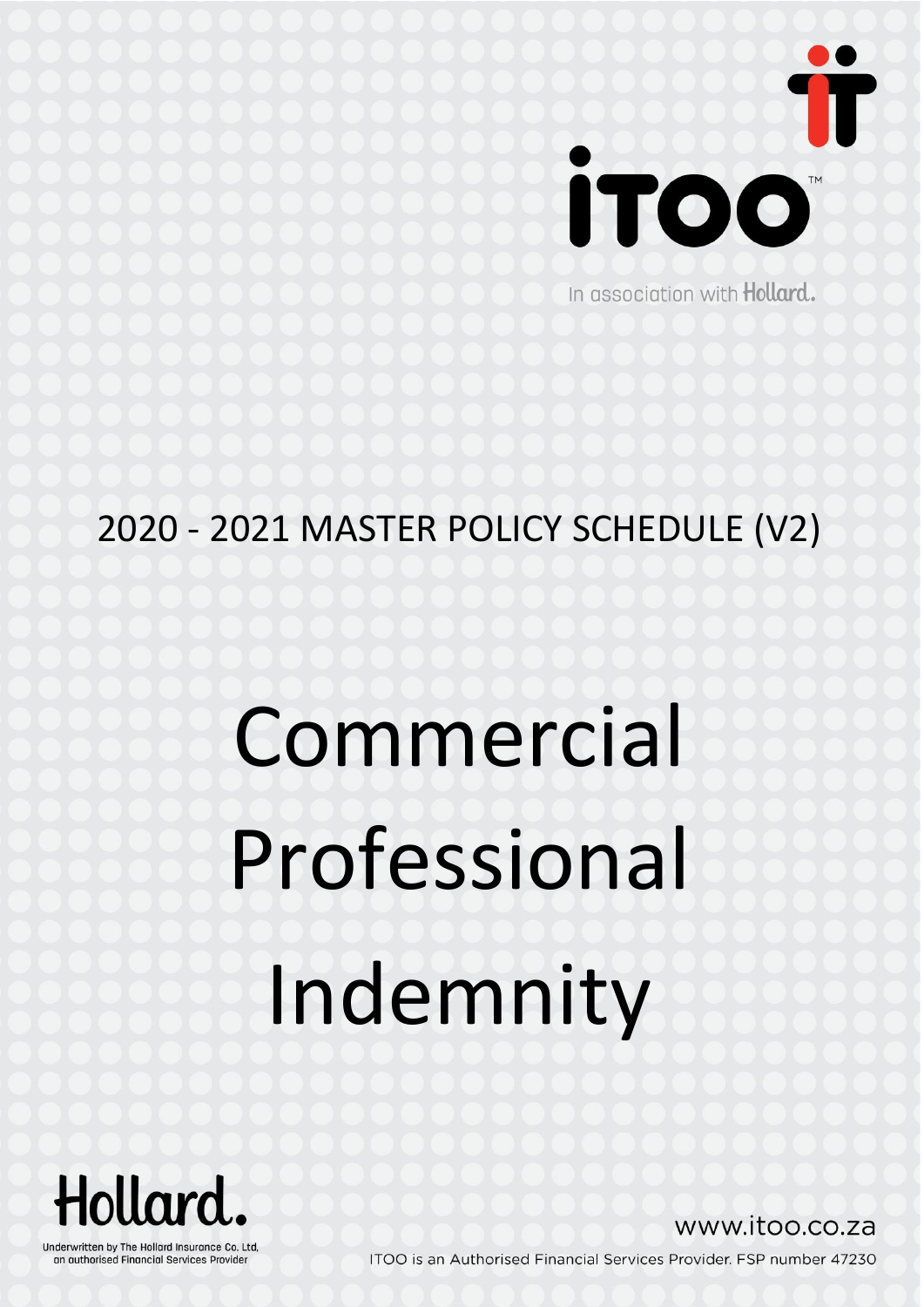

#### **SACNASP PROFESSIONAL INDEMNITY INSURANCE SCHEME ('SPIIS') POLICY SCHEDULE FOR THE 2020 TO 2021 PERIOD OF INSURANCE**

#### (DETAILS OF COVER OPTIONS PROVIDED UNDER THE POLICY)

| <b>Policy Number</b>                          | SPL/SLFG/000013915                                                                                                                                                                                                                                                                                                                                                                                                                                                                                                                                                                                                                                                                                                                                                                                                                                                                                              |                                                                                                                                                                                                                                                                                                                    |  |
|-----------------------------------------------|-----------------------------------------------------------------------------------------------------------------------------------------------------------------------------------------------------------------------------------------------------------------------------------------------------------------------------------------------------------------------------------------------------------------------------------------------------------------------------------------------------------------------------------------------------------------------------------------------------------------------------------------------------------------------------------------------------------------------------------------------------------------------------------------------------------------------------------------------------------------------------------------------------------------|--------------------------------------------------------------------------------------------------------------------------------------------------------------------------------------------------------------------------------------------------------------------------------------------------------------------|--|
| <b>Type of Document</b>                       | <b>Master Policy Renewal Policy</b>                                                                                                                                                                                                                                                                                                                                                                                                                                                                                                                                                                                                                                                                                                                                                                                                                                                                             |                                                                                                                                                                                                                                                                                                                    |  |
| <b>Insured</b>                                | Cover is dependent on the information submitted on the online SPIIS System<br>and is for a fully paid up Professional Natural Scientists, Candidate Natural<br>Scientists or Certificated Natural Scientists of SACNASP, or for the Entity that<br>they are employed by on the proviso that the Professionals are registered<br>SACNASP Members. Professional Natural Scientists, Candidate Natural<br>Scientists or Certificated Natural Scientists who have applied for SACNAP<br>membership may also take up cover.<br>A "Professional" for the purposes of this Insurance shall mean any person<br>employed by the Company and having obtained any post matric<br>degree/diploma/certificate or other qualification and acting within the course<br>and scope of the business (being the practice of natural sciences) Cover is<br>dependent on the information submitted on the online SPIIS System and is |                                                                                                                                                                                                                                                                                                                    |  |
| <b>Insured VAT Number</b>                     | N/A                                                                                                                                                                                                                                                                                                                                                                                                                                                                                                                                                                                                                                                                                                                                                                                                                                                                                                             |                                                                                                                                                                                                                                                                                                                    |  |
| <b>Company Registration</b><br><b>Number</b>  | N/A                                                                                                                                                                                                                                                                                                                                                                                                                                                                                                                                                                                                                                                                                                                                                                                                                                                                                                             |                                                                                                                                                                                                                                                                                                                    |  |
| <b>Insured Business</b><br><b>Description</b> | Certificated Natural Scientists who are registered members of SACNASP,<br>and those who have applied for membership, who are involved in the<br>following sub-categories:<br><b>Agricultural Science</b><br><b>Animal Science</b><br><b>Aquatic Science</b><br><b>Biological Science</b><br><b>Botanical Science</b><br><b>Chemical Science</b><br><b>Earth Science</b><br><b>Ecological Science</b>                                                                                                                                                                                                                                                                                                                                                                                                                                                                                                            | Cover is for Professional Natural Scientists, Candidate Natural Scientists and<br><b>Environmental Science</b><br>Food Science<br><b>Geological Science</b><br><b>Materials Science</b><br><b>Mathematical Science</b><br>Microbiological Science<br><b>Physical Science</b><br>Soil Science<br>Zoological Science |  |
| <b>Brokers Postal Address</b>                 | Suite No 44<br>Private Bag X11<br>Northriding<br>2162                                                                                                                                                                                                                                                                                                                                                                                                                                                                                                                                                                                                                                                                                                                                                                                                                                                           |                                                                                                                                                                                                                                                                                                                    |  |
| Intermediary                                  | <b>CFP Brokers CC</b><br>Broker Code: CFP01B<br>FSP Number: 42892<br>VAT Number: 4620263808                                                                                                                                                                                                                                                                                                                                                                                                                                                                                                                                                                                                                                                                                                                                                                                                                     | Suite No 44<br>Private Bag X11<br>Northriding<br>2162                                                                                                                                                                                                                                                              |  |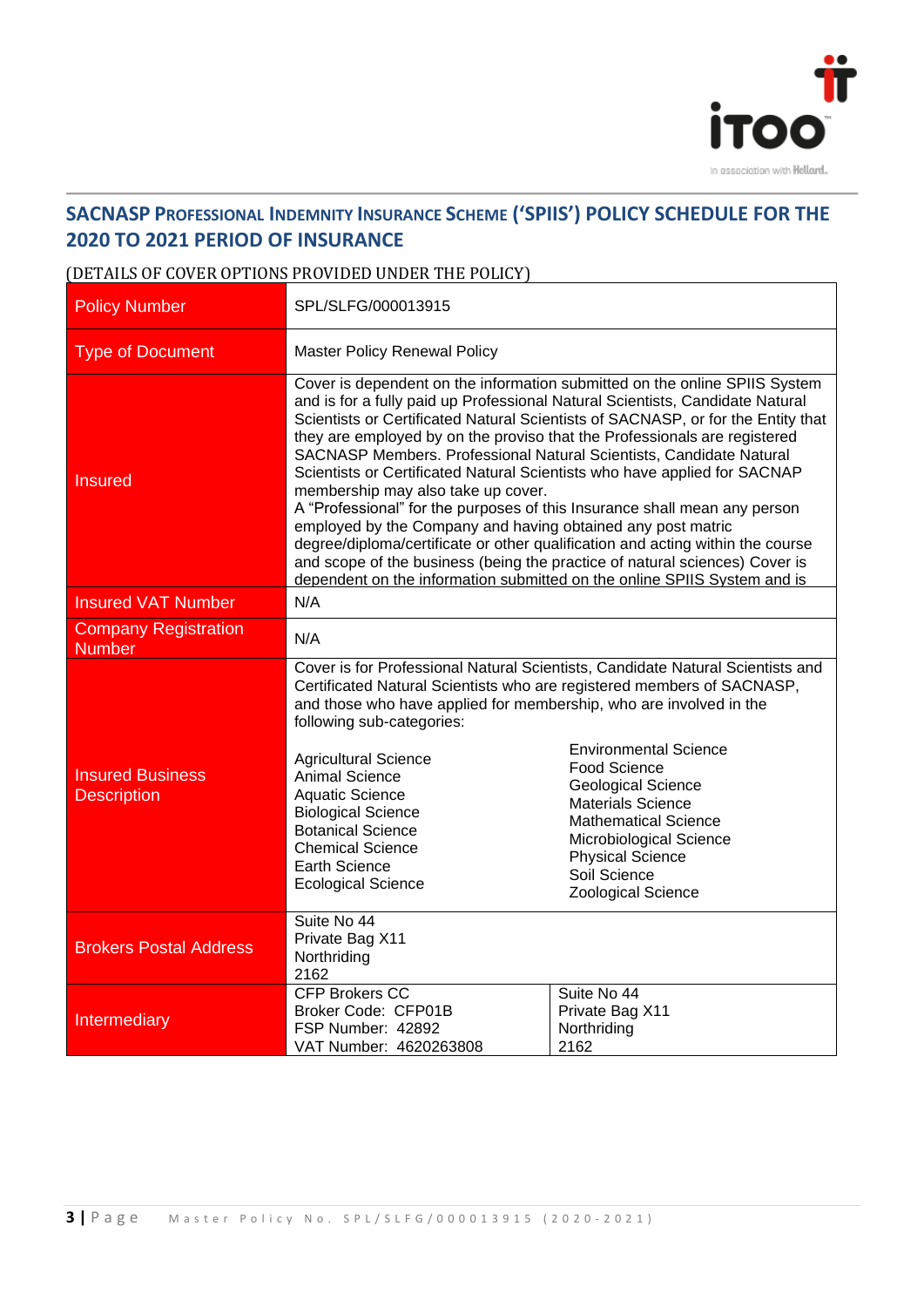

| <b>Insurer</b>                               | The Hollard Insurance Company<br>Limited<br>(Reg No 1952/003004/06)<br>A Licensed Financial Service<br>Provider<br>(FAIS license No 17698)                                                                                     | 22 Oxford Road, Parktown<br>Johannesburg,<br>Gauteng, 2000<br>Tel: (011) 351-5000<br>Email: liabs@itoo.co.za |  |
|----------------------------------------------|--------------------------------------------------------------------------------------------------------------------------------------------------------------------------------------------------------------------------------|--------------------------------------------------------------------------------------------------------------|--|
| <b>Period of Insurance</b>                   | From: 01 April 2020 To: 31 March 2021 (both dates inclusive)                                                                                                                                                                   |                                                                                                              |  |
| <b>Anniversary/Renewal Date</b><br>of Scheme | 01 April 2021                                                                                                                                                                                                                  |                                                                                                              |  |
| <b>Retroactive Date(s)</b>                   | Retroactive Date per Expiry and subject to proof of first-joining date/prior<br>claims made cover and continuous, unbroken cover for Professional<br>Indemnity insurance in respect of each entity or professional individual. |                                                                                                              |  |
| <b>Type of Contract</b>                      | Annual                                                                                                                                                                                                                         |                                                                                                              |  |
| <b>Effective Date</b>                        | 01 April 2020                                                                                                                                                                                                                  |                                                                                                              |  |
| <b>Payment Frequency</b>                     | Annual                                                                                                                                                                                                                         |                                                                                                              |  |
| <b>Annual Premium</b>                        | R0.01 - Per Selected Option Above as Quoted by the SPIIS Online System in<br>accordance with agreed rating sheet. Premium Quoted is inclusive of VAT.)                                                                         |                                                                                                              |  |

In terms of ruling issued by SARS, this document together with proof of payment of premium constitutes an alternative to a tax invoice, debit note or credit note as contemplated in sections 20(7) and 21(5) of the VAT Act respectively. Insured amounts are inclusive of VAT at 14%. VAT Registration number: 4450117405. Deductibles have no VAT consequence and are not subject to VAT when recovered by an insurer from an insured.

Excess Payments – to be made to iTOO Banking Details THIC-ITOO Special Risks - Premium Account Nedbank Reference Number: SPL/12821 followed by Certificate Number SPL/SLFG/000013915 Type: Current Account No: 1133 731619 Branch Code: 198765 Swift Code: NEDZAJJ

Annual Premium Payments – CFP Brokers invoices directly Name of Bank: First National Bank Name of Account Holder: IOM (Pty) Ltd - Epic 3 Account Number: 6219 2888 281 Branch Name: FNB Corporate Account Services, Johannesburg Branch Number: 255 - 005 Account type: Current All Premiums and Fees are VAT Inclusive; the total payment due for this transaction includes Broker Commission of 20% and 5% Binder Fee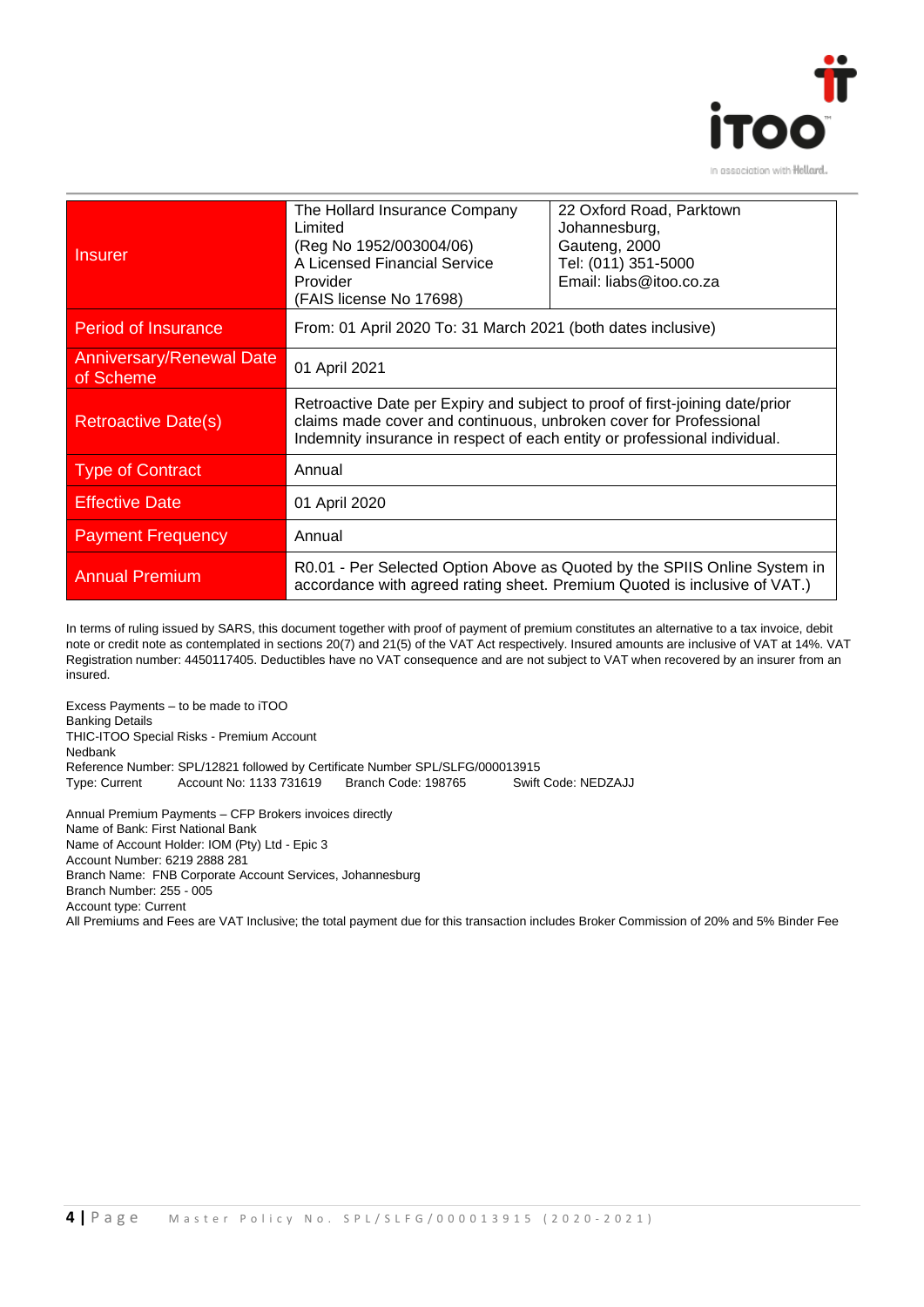

### Commercial Professional Indemnity Policy Schedule

| <b>Risk Details</b>                                        |                                                  |                                                                                                                                                                                                                                                                                              |                                                                                                                                                                                                                                                                                                                                                                                          |                            |
|------------------------------------------------------------|--------------------------------------------------|----------------------------------------------------------------------------------------------------------------------------------------------------------------------------------------------------------------------------------------------------------------------------------------------|------------------------------------------------------------------------------------------------------------------------------------------------------------------------------------------------------------------------------------------------------------------------------------------------------------------------------------------------------------------------------------------|----------------------------|
| <b>Basis of Limit</b>                                      |                                                  | As reflected below                                                                                                                                                                                                                                                                           |                                                                                                                                                                                                                                                                                                                                                                                          |                            |
| <b>Basis of Deductible</b>                                 |                                                  | Each and Every Claim as reflected below                                                                                                                                                                                                                                                      |                                                                                                                                                                                                                                                                                                                                                                                          |                            |
| <b>Section Options</b><br><b>Retroactive Cover Charges</b> |                                                  | sub-limited as indicated below<br>sub-limited as indicated below<br>limited as indicated below<br>limited as indicated below<br>limited as indicated below                                                                                                                                   | Option 1: R2,500,000.00 EEC to apply to the PI Section, and<br>Option 2: R5,000,000.00 EEC to apply to the PI Section, and<br>Option 3: R10,000,000.00 EEC to apply to the PI Section, and sub-<br>Option 4: R15,000,000.00 EEC to apply to the PI Section, and sub-<br>Option 3: R20,000,000.00 EEC to apply to the PI Section, and sub-<br>1 Year = R215 per annum, per SACNASP Member |                            |
|                                                            |                                                  | 2 Years = R320 per annum, per SACNASP Member<br>3 Years = R425 per annum, per SACNASP Member<br>If retroactive cover is for a company, then the retro cover premium<br>above is to be multiplied by the number of professional individuals to<br>be covered who are registered with SACNASP. |                                                                                                                                                                                                                                                                                                                                                                                          |                            |
| <b>Territorial Limits</b>                                  | <b>Worldwide excluding USA and Canada</b>        |                                                                                                                                                                                                                                                                                              |                                                                                                                                                                                                                                                                                                                                                                                          |                            |
| <b>Policy Details</b>                                      |                                                  |                                                                                                                                                                                                                                                                                              |                                                                                                                                                                                                                                                                                                                                                                                          |                            |
| <b>Section</b><br><b>Name</b>                              | <b>Limit of</b><br><b>Indemnity</b>              | <b>Basis of Limit</b>                                                                                                                                                                                                                                                                        | Deductible                                                                                                                                                                                                                                                                                                                                                                               | <b>Basis of Deductible</b> |
| <b>Professional</b><br><b>Indemnity</b>                    | R2,500,000 or<br>R5,000,000 or<br>R10,000,000 or | Each and Every Claim                                                                                                                                                                                                                                                                         | R5,000                                                                                                                                                                                                                                                                                                                                                                                   | Each and Every Claim       |
|                                                            | R15,000,000 or<br>R20,000,000                    | Each and Every Claim                                                                                                                                                                                                                                                                         | R10,000                                                                                                                                                                                                                                                                                                                                                                                  | Each and Every Claim       |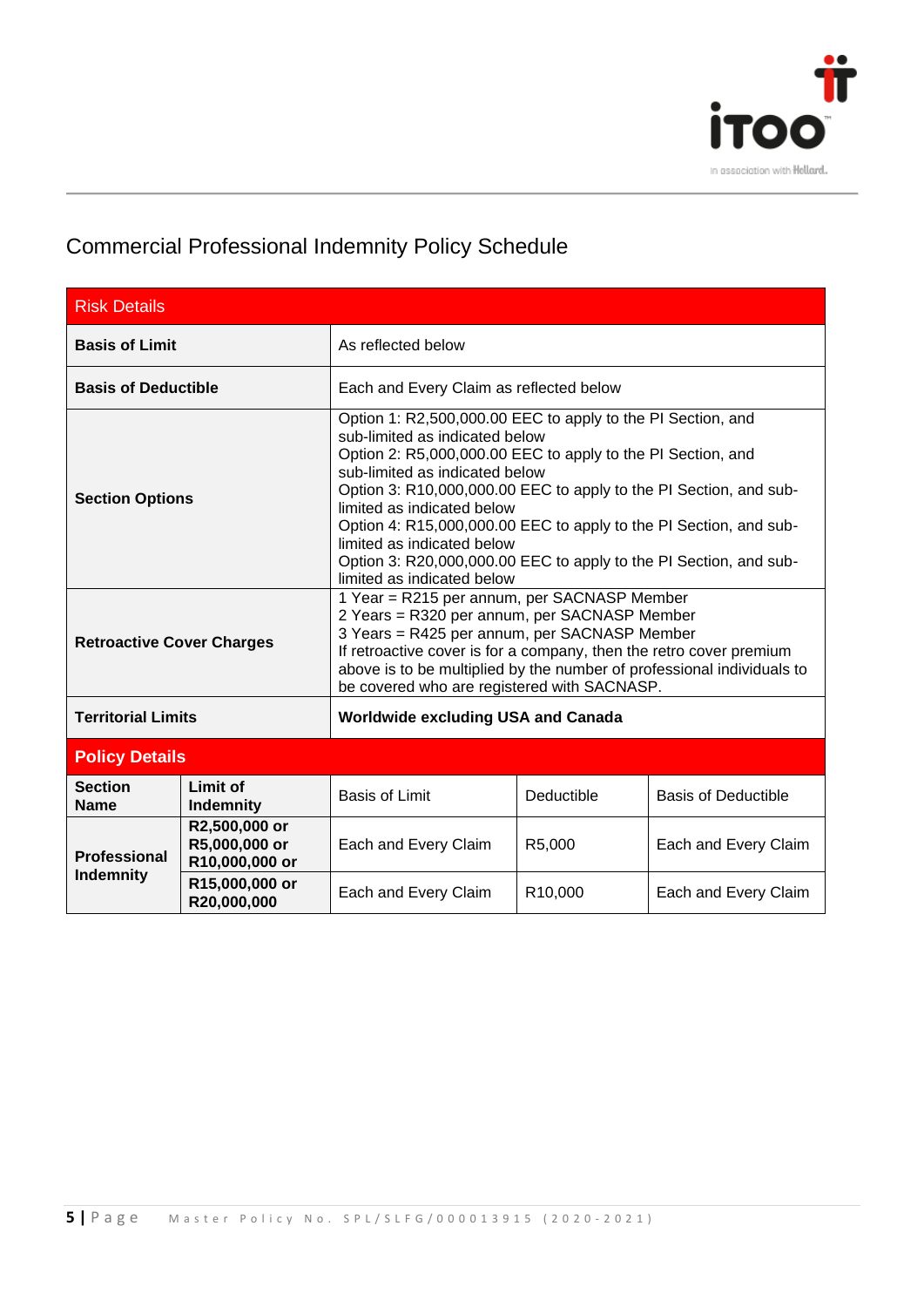



| In association with Hollard. |
|------------------------------|
|                              |
|                              |

| <b>Extensions applicable:</b>  |                                |                                |                            |
|--------------------------------|--------------------------------|--------------------------------|----------------------------|
| <b>Extension/s</b>             | <b>Limit of Indemnity (Per</b> | <b>Limit of Indemnity (Per</b> | <b>Deductible / Excess</b> |
|                                | Claim)                         | <b>Policy Period)</b>          | (each & every claim)       |
| <b>Joint Ventures</b>          | Included in the                | Included in the                | Follows main professional  |
|                                | Professional Indemnity         | Professional Indemnity         | indemnity Deductible       |
|                                | Limit chosen                   | Limit chosen                   |                            |
| Sub-contractors                | Included in the                | Included in the                | Follows main professional  |
|                                | Professional Indemnity         | Professional Indemnity         | indemnity Deductible       |
|                                | Limit chosen                   | Limit chosen                   |                            |
| <b>Public Liability</b>        | R 1 000 000                    | unlimited                      | Follows main professional  |
|                                |                                |                                | indemnity Deductible       |
| <b>Product Liability</b>       | R 1 000 000                    | R 1 000 000                    | Follows main professional  |
|                                |                                |                                | indemnity Deductible       |
| <b>Statutory Defence Costs</b> | R 250 000                      | R 250 000                      | R 2,500                    |
| <b>Wrongful Arrest</b>         | R 250 000                      | R 250 000                      | R 2,500                    |
| <b>Disciplinary Defence</b>    | R 100 000                      | R 100 000                      | R 1,000                    |
| Costs                          |                                |                                |                            |
| Loss of Documents (Own)        | R 100 000                      | R 100 000                      | R 1,000                    |

**\* Professional Indemnity cover provided under the SACNASP Professional Indemnity Insurance Scheme ('SPIIS') policy** includes cover for liability following:

A Negligent Act, Error or Omission Unintentional Breach of Confidentiality Unintentional Infringement of Intellectual Rights Accidental / Unintentional Loss / Theft of Third-Party Documents Dealing in good faith with tainted Third-Party Documents Dishonesty of Employees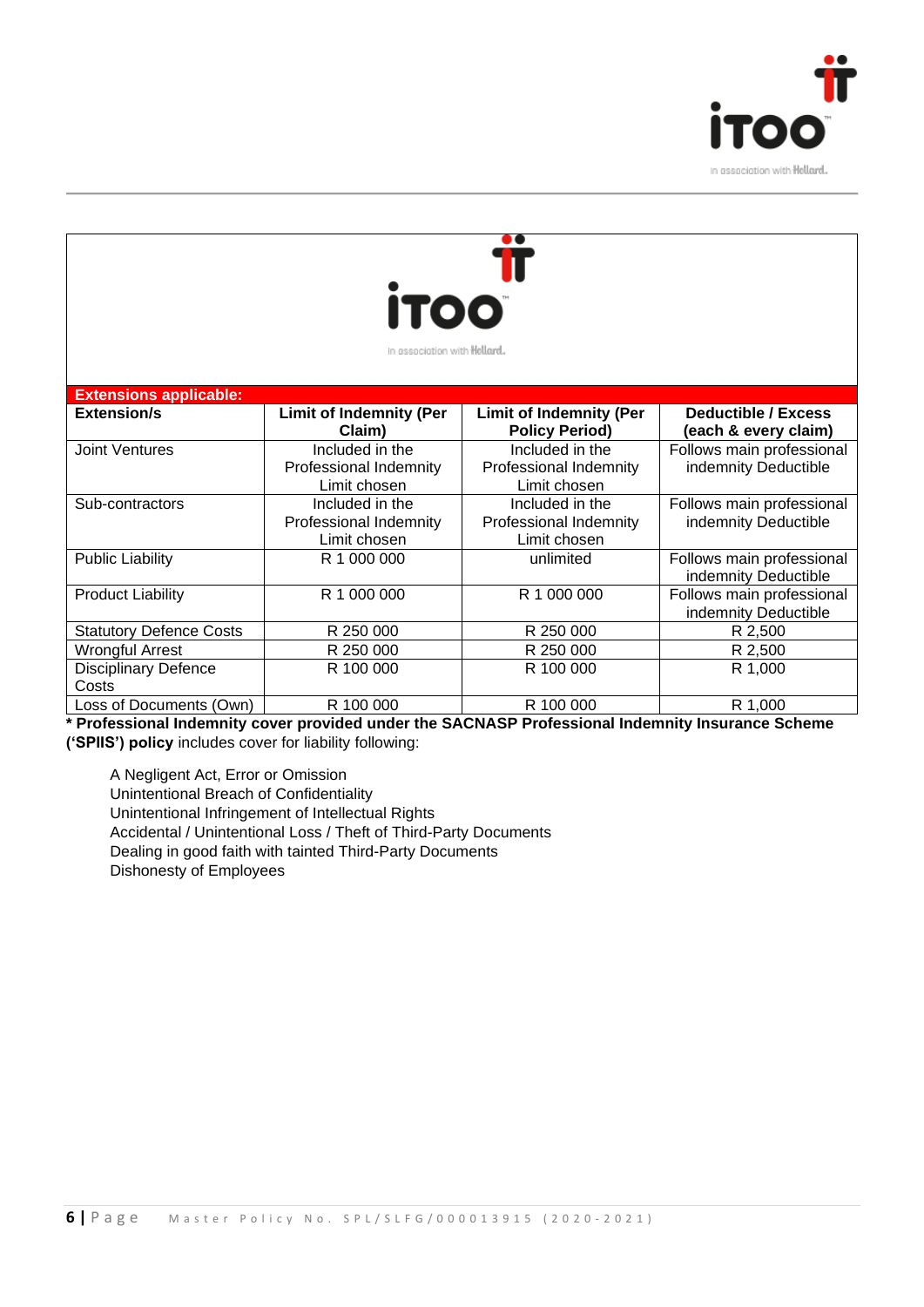

#### **Endorsements/Extensions/Exclusions**

#### **Sanctions Exclusion**

It is hereby noted and agreed that neither Hollard Insurance Company Limited (the insurer), nor any of its Reinsurers shall be deemed to provide cover and no (Re) Insurer shall be liable to pay any claim or provide any benefit hereunder to the extent that the provision of such cover, payment of such claim or provision of such benefit would expose Hollard Insurance Company Limited and/or its Reinsurers to any sanction, prohibition or restriction under United Nations resolutions or the trade or economic sanctions, laws or regulations of the European Union, United Kingdom or United States of America.

#### **36 Months Run-Off Cover:**

In the event of and with effect from the retirement or ceasing business practice, the Insured and in the event of death of the Insured, the Insureds executor on behalf of the deceased's Insureds Estate, is granted an additional period of thirty six (36) months (hereinafter referred to as Run-Off Cover) to identify and report Claims and/or Circumstances in connection with work performed during the currency of this policy that may give rise to a Claim in terms of this Policy and provided that:

- a) The Insured enjoyed continuous uninterrupted professional indemnity cover with Insurers for a period of not less than three years immediately and consecutively prior to the expiring of this Policy;
- b) The Run-Off Cover:
	- (i) is subject otherwise to all the terms, Exclusions and Conditions of this Policy;
	- (ii) shall not apply to Claims made against the Insured where such Claim or Circumstance that might give rise to a Claim, was advised to the Insurer prior to the commencement date of the Run-Off Cover;
	- (iii) shall, notwithstanding the stated thirty-six (36) months period, terminate immediately at the commencement date thereof should Professional Indemnity insurance be obtained by the Insured with another insurer
- c) The Insurers total liability in respect of all Claims made during the final Period of Insurance and all Claims made or Circumstances identified during the Run-Off Cover shall in no event exceed the Limit of indemnity as stated in the Schedule which applied immediately prior to commencement of the Run-Off Cover;
- d) No Run-Off Cover will be allowed should the Insured elect not to renew this insurance and place such insurance with another insurer providing Professional Indemnity cover.
- e) This extension shall not be afforded written notice of such election is given by the Insured to the Insurers prior to the date of expiry of this policy. Any Claim made Circumstance reported during the Run-Off Cover shall be deemed to have been made during the last period of insurance.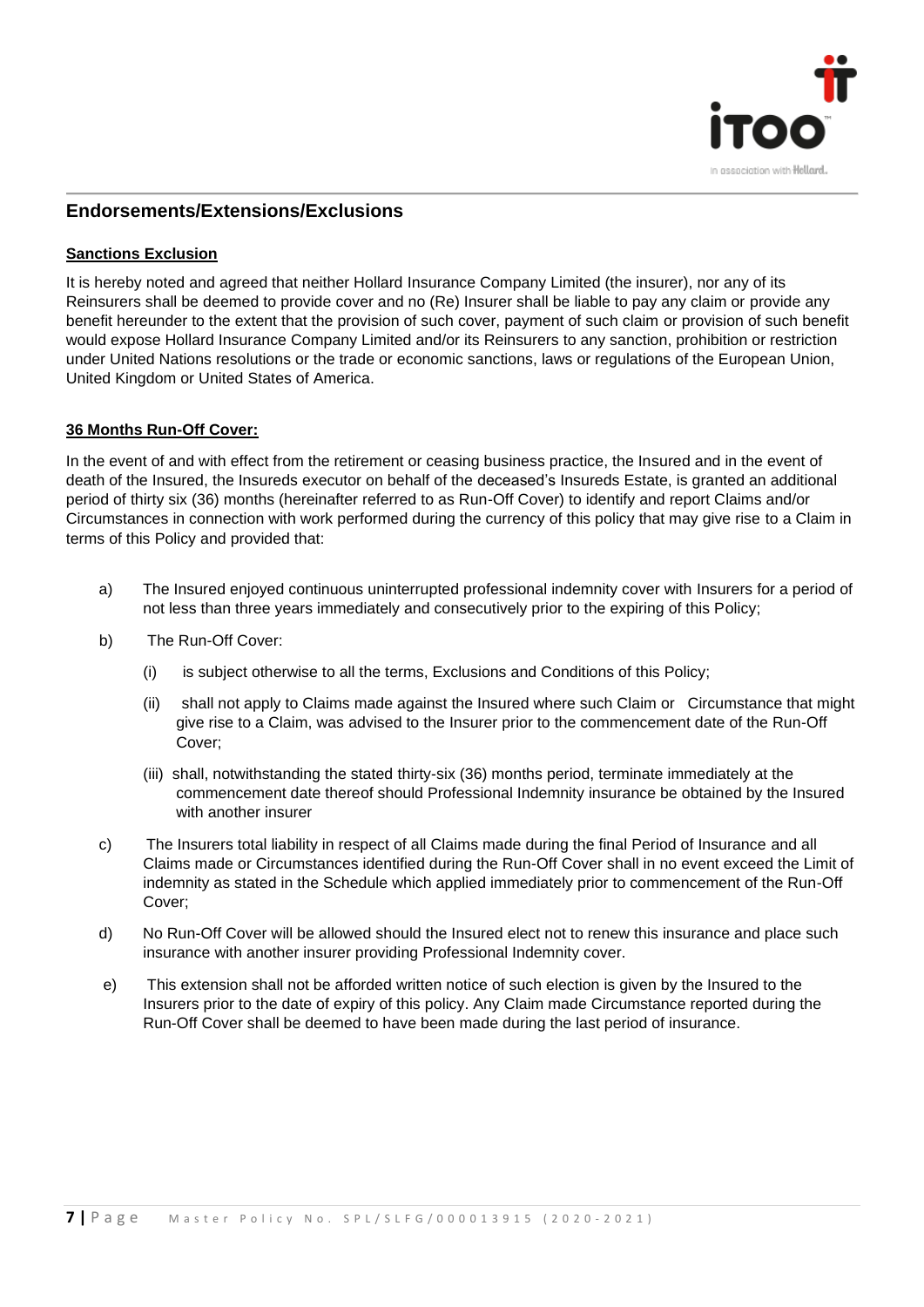

#### **Covid-19**

#### **Absolute Exclusion - infectious disease / epidemic / pandemic (Public Liability Section)**

Notwithstanding anything to the contrary within this Policy, the insurer shall not be liable to make any payment under this Policy whatsoever in connection with, arising out of, based upon or attributable to:

i. any infectious or communicable virus, bacteria, disease;

- ii. any declared or classified epidemic or pandemic, whether such declaration or classification takes place before or after the commencement of the Policy; and/or
- iii. any mutation or variation of any such infectious or communicable virus, bacteria or disease, epidemic or pandemic.

#### **Infectious disease/epidemic/pandemic (Professional Indemnity Section)**

notwithstanding anything to the contrary within this Policy other than as expressly set out in this endorsement, the insurer shall not be liable to make any payment under this Policy whatsoever in connection with, arising out of, based upon or attributable to:

- i. any infectious or communicable virus, bacteria, disease;
- ii. any declared or classified epidemic or pandemic, whether such declaration or classification takes place before or after the commencement of the Policy; and/or
- iii. any mutation or variation of any such infectious or communicable virus, bacteria or disease, epidemic or pandemic.

Notwithstanding the above, it is hereby understood and agreed that the cover provided by this Policy shall extend to:

- i. A sub-limit of R1,000,000 in the annual aggregate.
- ii. The sub-limit as per (i) above is not in addition to any other limit provided and will form part of and will erode the Section A limit as set out in the schedule.
- iii. An excess/deductible of 2,5% of the sub-limit as per (i) above with a minimum of R100 000 will apply to each and every claim

#### **Cyber Loss exclusion**

#### **Cyber Loss**

arising out of, based upon or attributable to any cyber loss.

- 1. Cyber Loss means any loss, damage, liability, expense, fines or penalties or any other amount directly or indirectly caused by:
	- i. the use or operation of any Computer System or Computer Network;
	- ii. the reduction in or loss of ability to use or operate any Computer System, Computer Network or Data;
	- iii. access to, processing, transmission, storage or use of any Data;
	- iv. inability to access, process, transmit, store or use any Data;
	- v. any threat of or any hoax relating to a. to d. above;
	- vi. any error or omission or accident in respect of any Computer System, Computer Network or Data.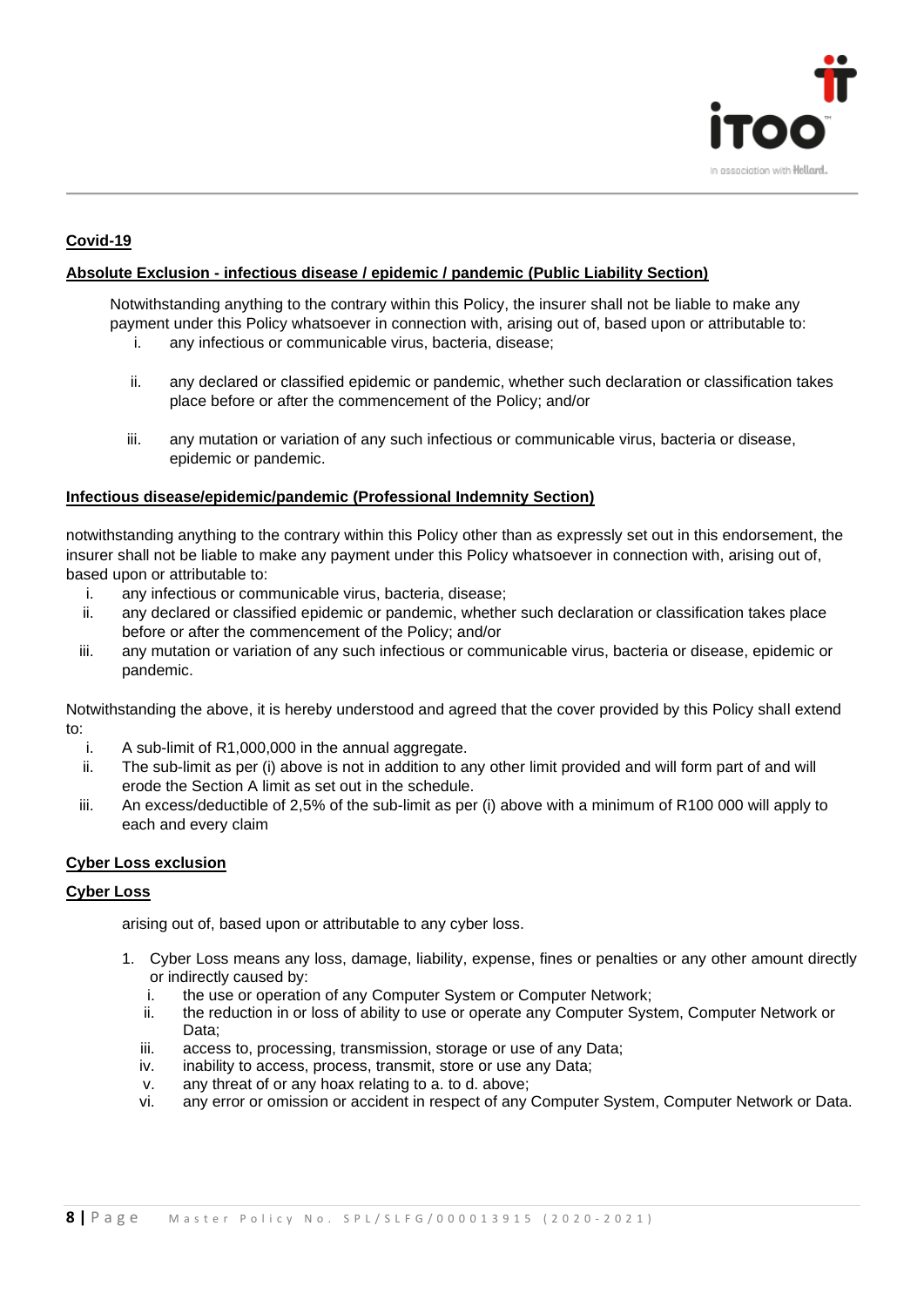

- 2. Computer System means any computer, hardware, software, application, process, code, programme, information technology, communications system or electronic device owned or operated by the Insured or any other party. This includes any similar system and any associated input, output or data storage device or system, networking equipment or back up facility.
- 3. Computer Network means a group of Computer Systems and other electronic devices or network facilities connected via a form of communications technology, including the internet, intranet and virtual private networks (VPN), allowing the networked computing devices to exchange Data.
- 4. Data means information used, accessed, processed, transmitted or stored by a Computer System.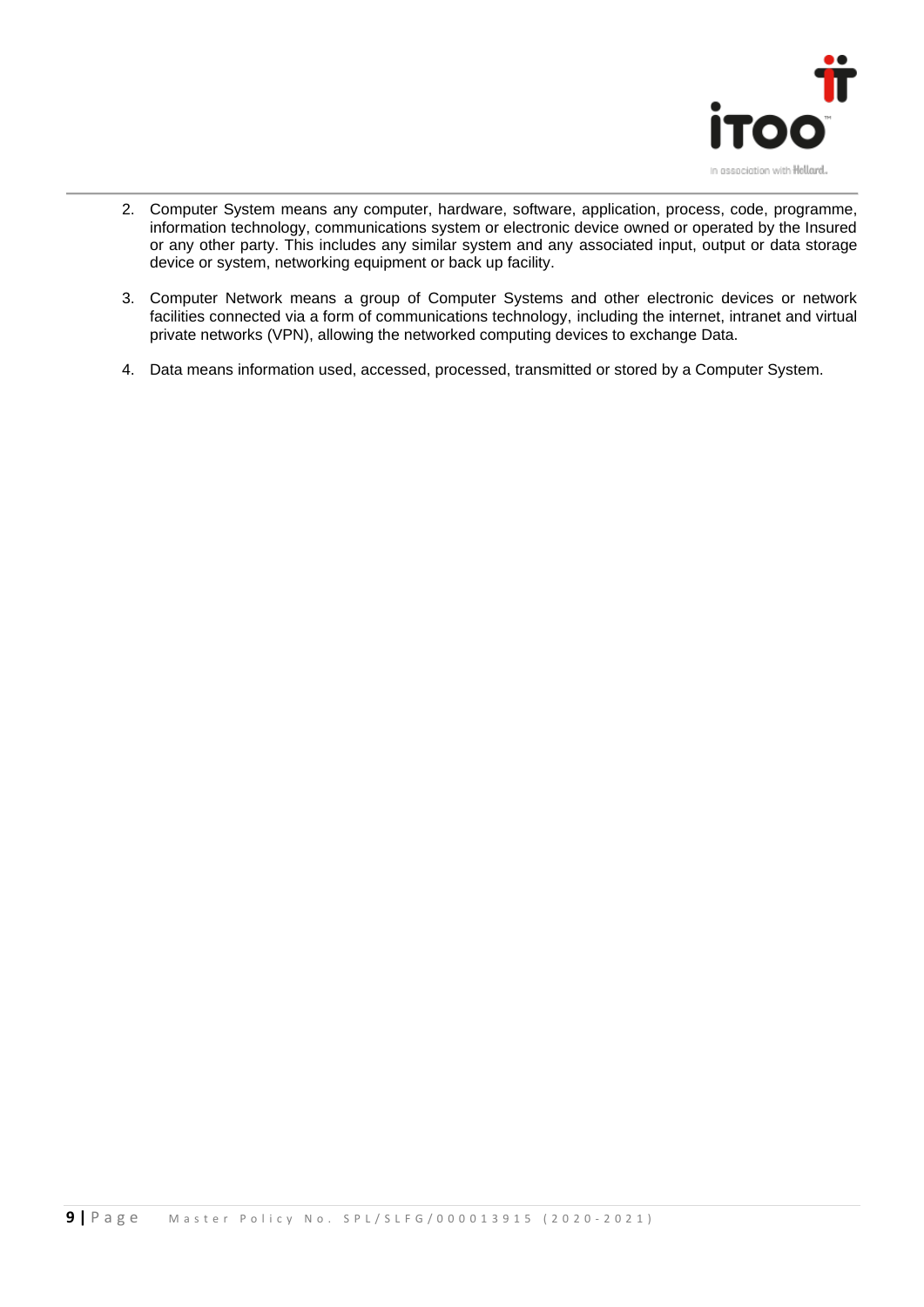

#### **THE SACNASP PROFESSIONAL INDEMNITY INSURANCE SCHEME ('SPIIS') POLICY WORDING**



## **THE HOLLARD INSURANCE COMPANY LIMITED PROFESSIONAL INDEMNITY POLICY**

This **Policy**, the **Schedule / Certificate of Insurance** and any endorsements attaching hereto, shall be read together and considered to be one contract and any word or expression to which a specific meaning has been attached in any of them, shall bear such meaning throughout. All words in bold typeface are to be read in conjunction with the **Definitions** or Sections to which they refer.

In consideration of, and conditional upon, the prior payment of the **Premium** by or on behalf of **You** and receipt thereof by or on behalf of **Us**, **We** are hereby bound to insure in accordance with the terms, **Exclusions**, **Conditions** and limitations contained within this **Policy** or forming part of any endorsement attaching hereto.

This **Policy** is conditional upon and will only come into effect following payment of the **Premium** by **You** and receipt thereof by or on behalf of **Us**.

Wherever any reference is made to one gender it shall refer to the other gender provided the context may be read correctly by way of such substitution. Similarly singular may be read as plural and plural as singular.

This **Policy** is subject to the law of the **Republic of South Africa**.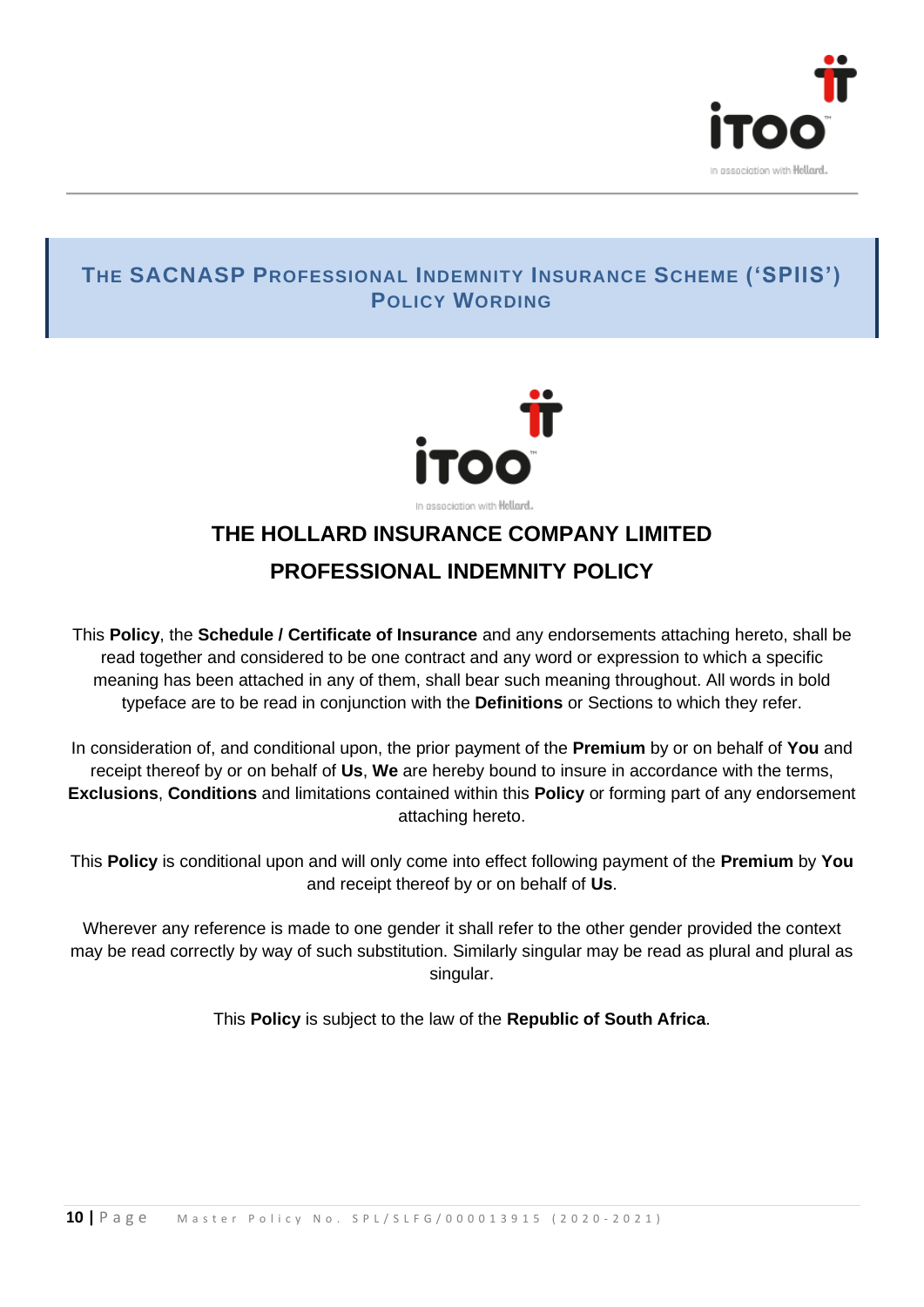

#### 1. **Your Declaration**

**You** have declared to **Us** information in regard to **Your** business activities and **Services** that **You** provide, the revenue **You** generate annually, **Your** insurance claims history and other material information.

#### 2. **Our Declaration**

**We** have relied upon the truth of **Your** declaration in agreeing to issue this **Policy** and agree to honour **Our** undertakings in terms of this **Policy** and utilize **Your** declarations to determine the **Premium.**

Should **We** discover that **You** have deliberately withheld or concealed any information or not disclosed material information in respect of **Your** risk **We** reserve the right at **Our** sole discretion to

- a) terminate or cancel this **Policy** from its inception; or
- b) agree with **You** any prejudice **We** have suffered due to **Your** actions.

#### 3. **Definitions**

- 3.1 **"Any one claim"** shall mean all claims, regardless of their number or the identity of the claimants or whether attributable to separate contracts or mandates arising from or out of
	- a. the same negligent act error omission misrepresentation misstatement breach or infringement
	- b. one originating defamatory statement or utterance
	- c. the dishonest, fraudulent, malicious or criminal acts or omissions of any one person, or any number of persons acting in collusion
	- d. an originating cause of damage to, destruction, loss, mislaying or theft of or access to **Third party property** or **Third Party documents**
- 3.2 **Circumstance –** a **Circumstance** shall mean
	- a. **Your** knowledge of facts which ought reasonably to lead **You** to the conclusion that a **Claim** or **Claims** may be made against **You**
	- b. the discovery of reasonable cause for suspicion of dishonesty, fraud, malicious or criminal acts on the part of anyone referred to as the **Insured** that might give rise to a **Claim** against **You**
	- c. the identification or instance of damage to, destruction, loss, mislaying or theft of or unauthorised access to **Third Party Documents** or **Third Party Property.**
- 3.3 **"Claim"** or **"Claims"** shall mean
	- a. the receipt of a notice from anyone (including a verbal threat) of an intention to claim **Damages** from **You**
	- b. the receipt of a letter, summons or other **Document** claiming **Damages** from **You**
- 3.4 **"Computer, Data and Electronic Systems"** shall mean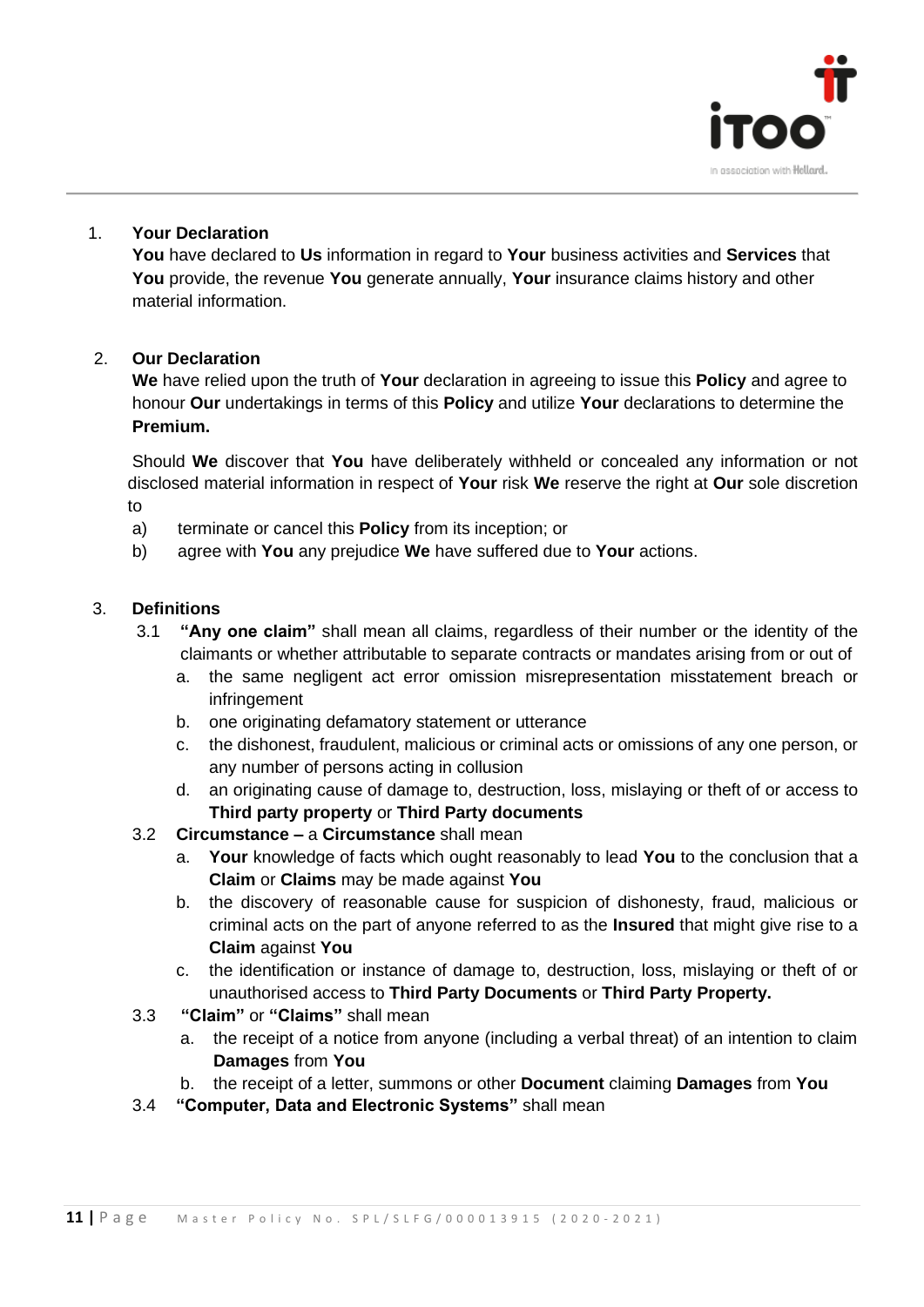

information and communication technology devices and facilities for the electronic storage, transmission, receipt, retrieval, and processing of computer software, data, and voice communications, and networking equipment or facilities which enable connection to other devices or networks.

#### 3.5 **"Costs and Expenses"** shall mean

- a. all amounts **We** spend or **You** spend with **Our** prior written approval, which will not be unreasonably withheld, in procuring **Third Party** services for the investigation, defence or settlement of any **Claim**
- b. all amounts **We** spend in procuring services from **You**
- c. expenses **You** incur with **Our** prior written approval, which will not be unreasonably withheld, in the investigation, defence or settlement of any **Claim** or in the mitigation of the cost of or prevention of any **Claim**

#### **Costs and Expenses not covered:**

All other amounts that **You** spend or expenses **You** incur in working with **Us**, including attendance at meetings with **Us** or **Our** representatives, shall not form part of any **Costs and Expenses** or the **Limit of Indemnity.**

3.6 **"Damages"** shall mean

all amounts **We** may agree to pay to a third party on **Your** behalf or the amount of any **Third Party** judgment and costs awarded against **You**

3.7 **"Documents"** shall mean all documents and images no matter the storage medium but excluding computer operating and software programmes

#### 3.8 **"Excess"** shall mean the amount shown in the **Schedule / Certificate of Insurance** to be borne by **You** at **Your**

own expense in respect of the first part of **Any One Claim** 3.9 **"Inception Date"** shall mean the date shown in the **Schedule / Certificate of Insurance**

#### 3.10 **"Insured"** shall mean

the individual or entities named in the **Schedule / Certificate of Insurance** as the **Insured** and any predecessors of the **Insured** and provided all the fees for **Services** have been declared to **Us** to determine the **Premium** any subsidiary of the **Insured** or other entity accepted by **Us**.

- 3.11 **"Insurer"** shall mean The Hollard Insurance Company Limited
- 3.12 **"Internet Service Provider"** shall mean an entity that provides services to anyone in accessing the internet via any **Computer, Data and Electronic Systems**

#### 3.13 **"Limit of Indemnity"** shall mean

the **Limit of Indemnity** shown in the **Schedule / Certificate of Insurance** for **Any One Claim** (exclusive of **Value Added Tax**) is the total amount that **We** are liable to pay **You** arising out of **Our Claims** obligations in terms of this **Policy.** Sub-limits of Indemnity amounts specified in the **Schedule/Certificate of Insurance** for Extensions are part of that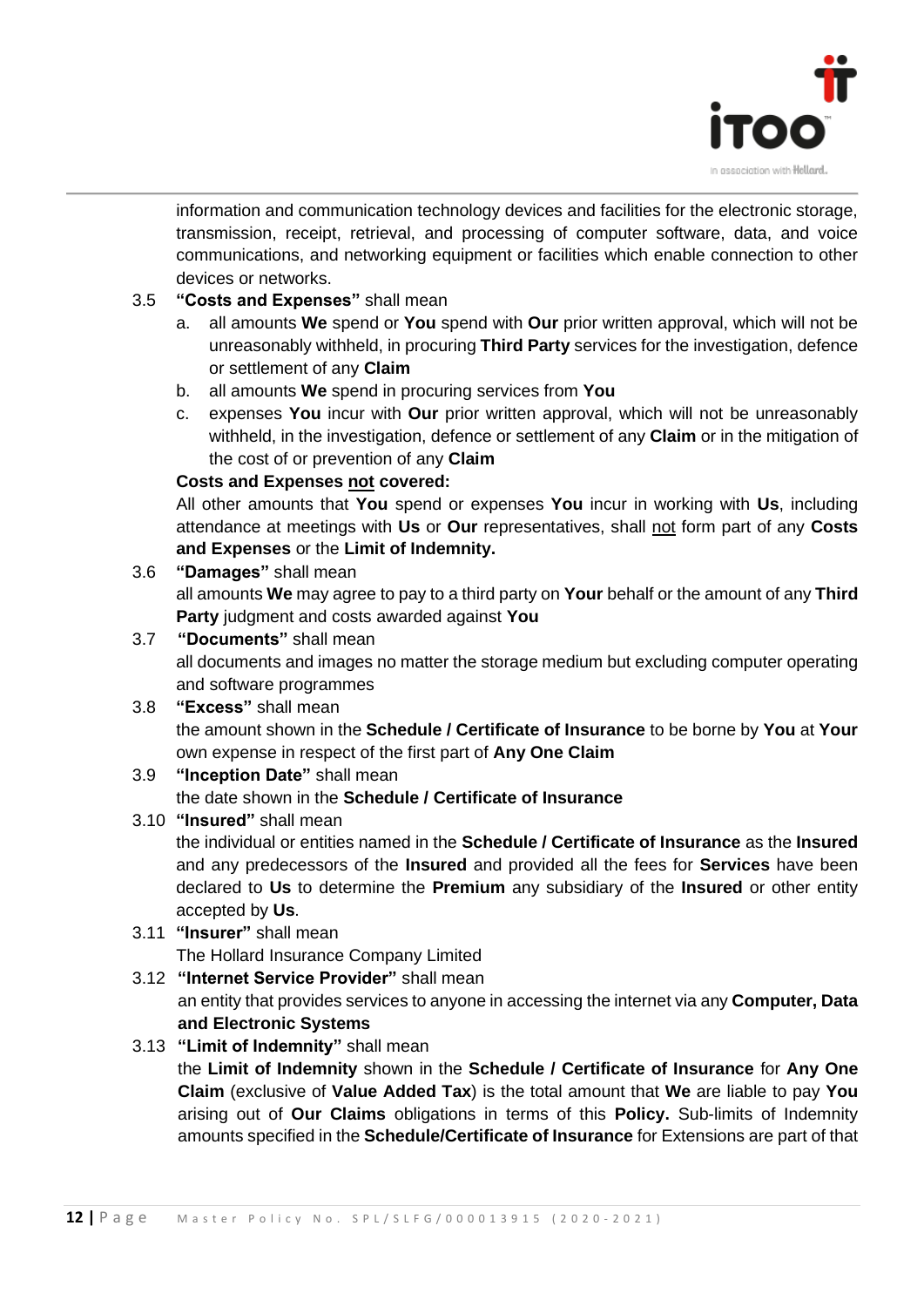

amount and are not payable in addition to the **Limit of Indemnity.** If the **Limit of Indemnity**  is shown as being in the aggregate this will be our total liability for the **Period of Insurance**

- 3.14 **"Malicious Code"** shall mean any **Computer** virus, Trojan Horse, worm, spyware, or other disabling, invasive or destructive **Computer** code
- 3.15 **"Period of Insurance"** shall mean the period stated in the **Schedule / Certificate of Insurance**
- 3.16 **"Policy"** shall mean this document and any attachments hereto
- 3.17 **"Pollution"** shall mean

the emission, discharge, dispersal, disposal, seepage, release or escape of any liquid, solid, gaseous or thermal irritant, contaminant or pollutant into or upon land, the atmosphere or any water-course or body of water or the generation of smells, noises, vibrations, light, electricity, radiation, changes in temperature or any other sensory phenomena

3.18 **"Premium"** shall mean

the amount shown in the **Schedule / Certificate of Insurance** including **Value Added Tax**, being the consideration payable to **Us** for **Our** undertakings in terms of this **Policy**, which shall be paid to **Us** in terms of the Short-Term Insurance Act No. 53 of 1998

3.19 **"Product"** shall mean

any tangible property after it has left the custody or control of the Insured which has been designed, specified, formulated, manufactured, constructed, installed, sold, supplied, distributed, treated, serviced, altered or repaired by or on behalf of the Insured

#### 3.20 **"Property"** shall mean any money, notes, papers, records, letters, of a physical nature having a tradable or commercial value

- 3.21 **"Republic of South Africa"** shall mean the geographical and jurisdictional area comprising the **Republic of South Africa** at the **Inception Date** of this **Policy**
- 3.22 **"Retroactive Date"** shall mean the date shown in the **Schedule / Certificate of Insurance**
- 3.23 **"Schedule / Certificate of Insurance"** shall mean the document headed "Schedule" or "Certificate of Insurance" attaching to this Policy
- 3.24 **"Services"** shall mean
	- a. all work performed for or advice given to **Third Parties** by **You** in the normal scope and conduct of **Your** business according to **Your** declaration to **Us.**
	- b. **Services** does not include any activity in respect of any property manufactured, constructed, installed, sold, supplied, distributed, treated, serviced, altered or repaired by **You** or a **Third Party** on **Your** behalf
- 3.25 **"Terrorism"** shall mean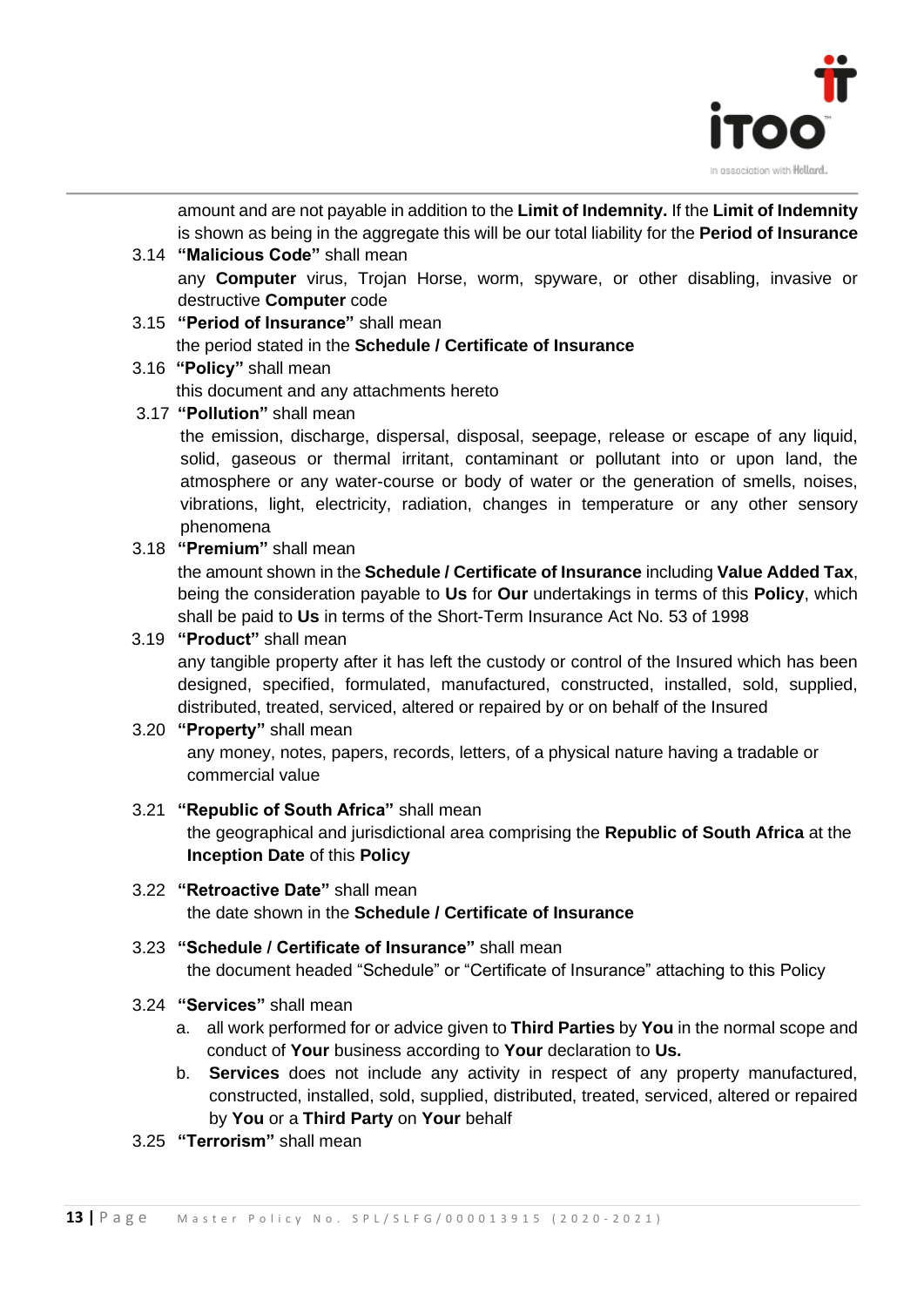

an act, including but not limited to the use of force or violence and/or the threat thereof, of any person or group of persons, whether acting alone or on behalf of or in connection with any organisation or government, committed for political, religious, ideological or similar purposes including the intention to influence any government and/or to put the public, or any section of the public, in fear

- 3.26 **"Third Party"** and **"Third Parties"** shall mean any person or juristic person who is not **You** or **Us**
- 3.27 **"Value Added Tax"** shall mean the applicable tax applied to goods and services in terms of Act No. 89 of 1991 or as amended
- 3.28 **"We"**, **"Our"** and **"Us"** shall mean The Hollard Insurance Company Limited
- 3.29 **"You"** and **"Your"** shall mean
	- a. the **Insured** stated in the **Schedule / Certificate of Insurance**
	- b. the **Insured's** company as stated on the **Schedule / Certificate of Insurance** provided that payment for professional indemnity cover for all partners, members, directors of the **Insured's** company has been made, and cover obtained and maintained for all such partner, members and/or directors, regardless of whether or not such partners, members and/or directors render professional services or qualify for registration with The South African Council for Natural Scientific Professions (hereinafter referred to as "SACNASP")
	- c. any person who is or was under a contract of employment with the **Insured**, in respect of any liability arising out of the business relationship with the **Insured**
	- d. in the event of the death, incapacity or insolvency of any person stated above, his estate and/or legal representative.

#### 4. **Indemnity**

**We** agree to indemnify **You** subject to the terms, **Exclusions** and **Conditions** of this **Policy** and provided **You** have paid the **Premium** for **Claims** first made against **You** during the **Period of Insurance** for **Your** legal liability to pay **Damages** to **Third Parties** and **Costs and Expenses**  arising out of the provision of **Your Services** after the **Retroactive Date**, up to the **Limit of Indemnity**, subject to the **Excess** and as a result of

- 4.1 any actual or alleged negligent act error omission misrepresentation misstatement whenever or wherever committed or alleged to have been committed, by **You**
- 4.2 any unintentional breach of confidentiality trust authority privacy whenever or wherever committed or alleged to have been committed, by **You**
- 4.3 any unintentional infringement of intellectual rights, names, title, marks, secrets, patents, ideas or possession, whenever or wherever committed or alleged to have been committed, by **You**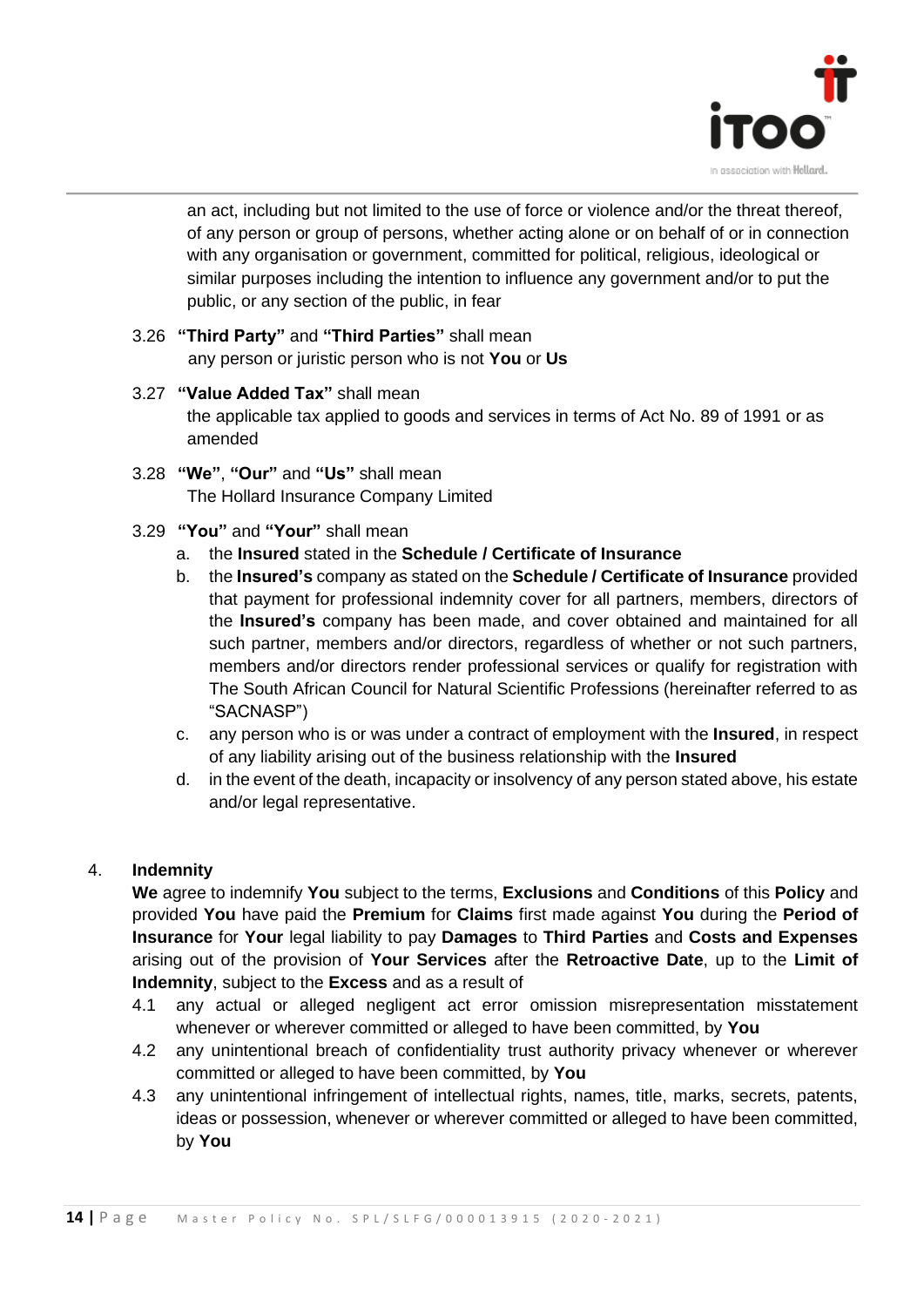

#### 4.4 any defamation by **You**

- 4.5 any dishonest, fraudulent, malicious or criminal act or omission committed by a person referred to in the definition of **You** provided that no indemnity shall be afforded to anyone committing or condoning such dishonest, fraudulent, malicious or criminal act or omission
- 4.6 the accidental destruction loss mislaying of or damage to, theft of or unintentional failure by **You** to prevent unauthorized access to, **Third Party Documents** or **Third Party Property** entrusted to **You** or in **Your** custody and control
- 4.7 acting upon or dealing in or with any **Third Party Documents** or **Third Party Property**, in good faith, which subsequently is proven to have been forged, fabricated, stolen or otherwise tainted

#### 5. **Costs and Expenses**

**We** will also pay for **Costs and Expenses** which shall form part of the **Limit of indemnity**

- 5.1 in connection with **Claims** falling to be dealt with in terms of the **Indemnity** clause above
- 5.2 incurred by **Us** in assisting and representing **You**, or incurred by **You** with **Our** prior written consent, in any regulatory or disciplinary enquiry or process provided the enquiry or process relates to **Our** undertakings as defined in the **Indemnity** clause above.

#### 6. **Documents**

**We** will also indemnify **You** for amounts **You** spend, with our prior permission, such permission not to be unreasonably withheld, in replacing or restoring business related **Documents** accidentally damaged, destroyed, lost, mislaid or stolen.

The Indemnity provided shall not be in excess of the **Limit of indemnity** stated in the **Schedule / Certificate of Insurance** for this extension and shall form part of the overall **Limit of Indemnity**  for the **Period of Insurance**.

#### **Exclusions**

**We** will not indemnify **You** against any **Claims**

- 1. for which **You** are entitled to indemnity under any other policy of Insurance or indemnity contract
- 2. for and/or arising out of injury to any person under a contract of employment or apprenticeship with **You** or under contract for the provision of labour only services to **You** where such injury arises out of the execution of such contract
- 3. arising out of
	- a. **Your** agreement to pay fines penalties punitive liquidated or exemplary damages unless such payment constitutes **Damages**
	- b. fines penalties punitive liquidated or exemplary damages imposed by any regulatory or judicial authority
- 4. arising out of any liability assumed by **You** by agreement or contract other than a contract for **Services** or unless such liability would have attached to **You** in the absence of such agreement or contract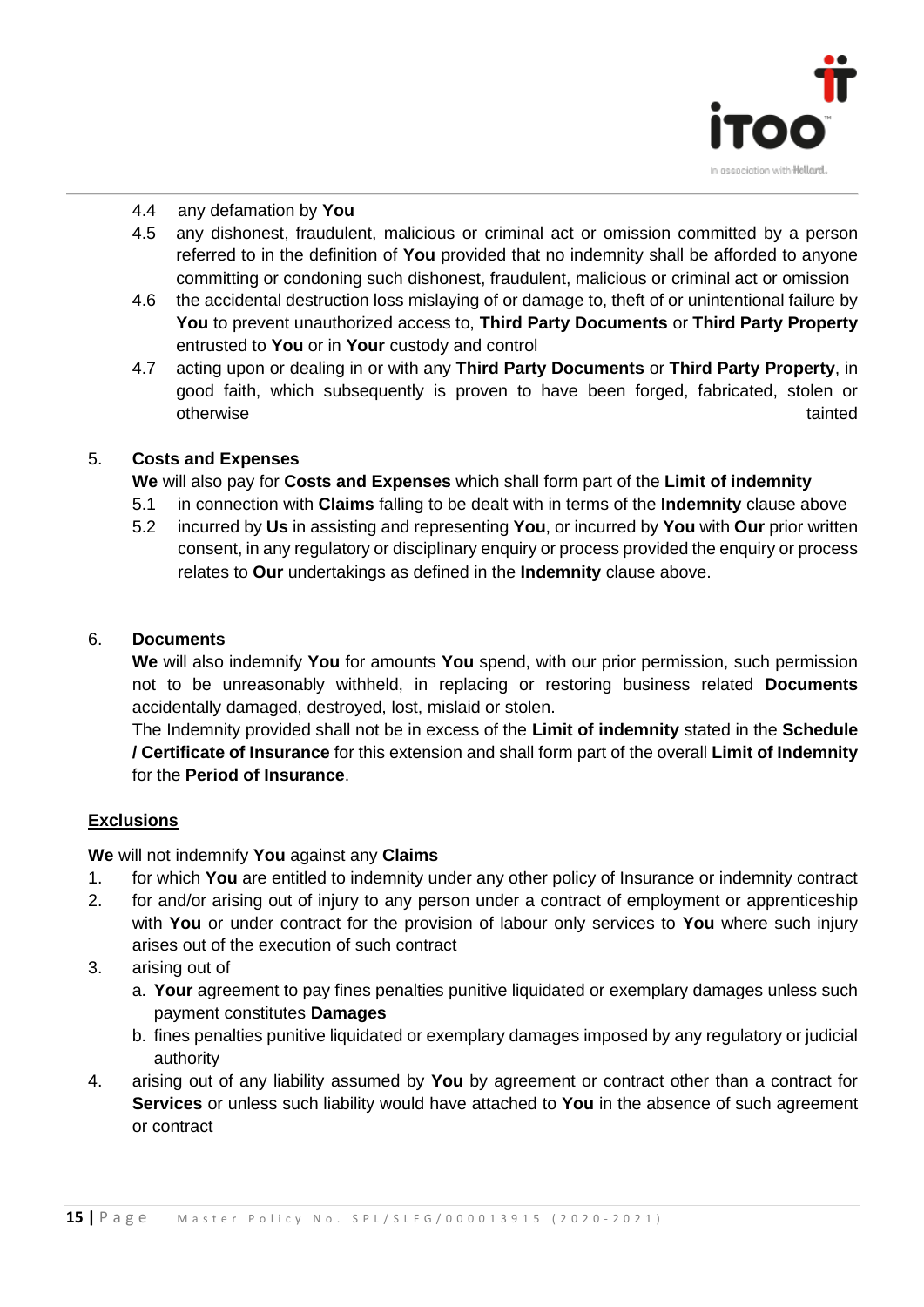

#### 5. arising out of

- a. the failure of any investments, recommended by **You**, to perform either as predicted or at all. This exclusion shall apply to the failure of investments whether partly or as a whole and although not exclusively will apply to equities, securities, commodities, currencies, options and futures transactions
- b. any warranty guarantee or forecast given by **You** as to the potential performance of any investment

This **Exclusion** shall not apply to **Damages** solely caused due to **You** failing to effect a specific investment transaction in accordance with specific prior instructions

- 6. arising out of any performance warranties given by **You** other than where it can be shown that **You** would have been liable in the absence of such warranties
- 7. arising out of **Your** failure to procure or arrange finance
- 8. arising out of **Your** deliberate failure to arrange or maintain insurance
- 9. made against **You** by **Your** holding or subsidiary companies or by any person or entity having a financial administrative or managerial influence on **You** unless the **Claim** could have emanated from a **Third Party**
- 10. in respect of loss of or damage to
	- a. **Your Property**
	- b. **Property** of any kind other than **Your** legal liability arising in terms of the **Indemnity** clause in respect of **Property**
- 11. previously disclosed or notified or which should have been disclosed or notified as a **Claim** or **Circumstance** under any other policy of insurance or similar contract or guarantee preceding the **Period of Insurance** of this **Policy**
- 12. resulting from any **Services** performed in any country whose laws fall under the auspices of the United States of America or Canada
- 13. resulting from any **Claim** brought in any Court under the laws of the United States of America or Canada or any order made anywhere in the world to enforce such judgment, award or settlement either in whole or in part.
- 14. made against **You** arising out of **Your** duties as a Director or Officer
- 15. arising out of **Your** insolvency
- 16. where **You** make a **Claim** fraudulently
- 17. for any **Services You** render as an **Internet Service Provider**
- 18. arising out of any **Damages** or **Costs and Expenses** awarded under the law of Decennial where such law imposes any liability that would not apply under the Laws of the **Republic of South Africa**
- 19. arising directly or indirectly from war, invasion, acts of foreign enemies, hostilities or warlike operations (whether war be declared or not), civil war, civil commotion, mutiny, military or popular rising, rebellion, revolution, insurrection, military or usurped power, acts of terrorism or violence, martial law or state of siege, acts or any attempted acts directed towards the overthrow of or protest against or furthering of any political aim or objective or social or economic change in the policies of any government, provincial, local or tribal authority or the act or order of any lawfully constituted authority in controlling, preventing, suppressing or in any other way dealing with any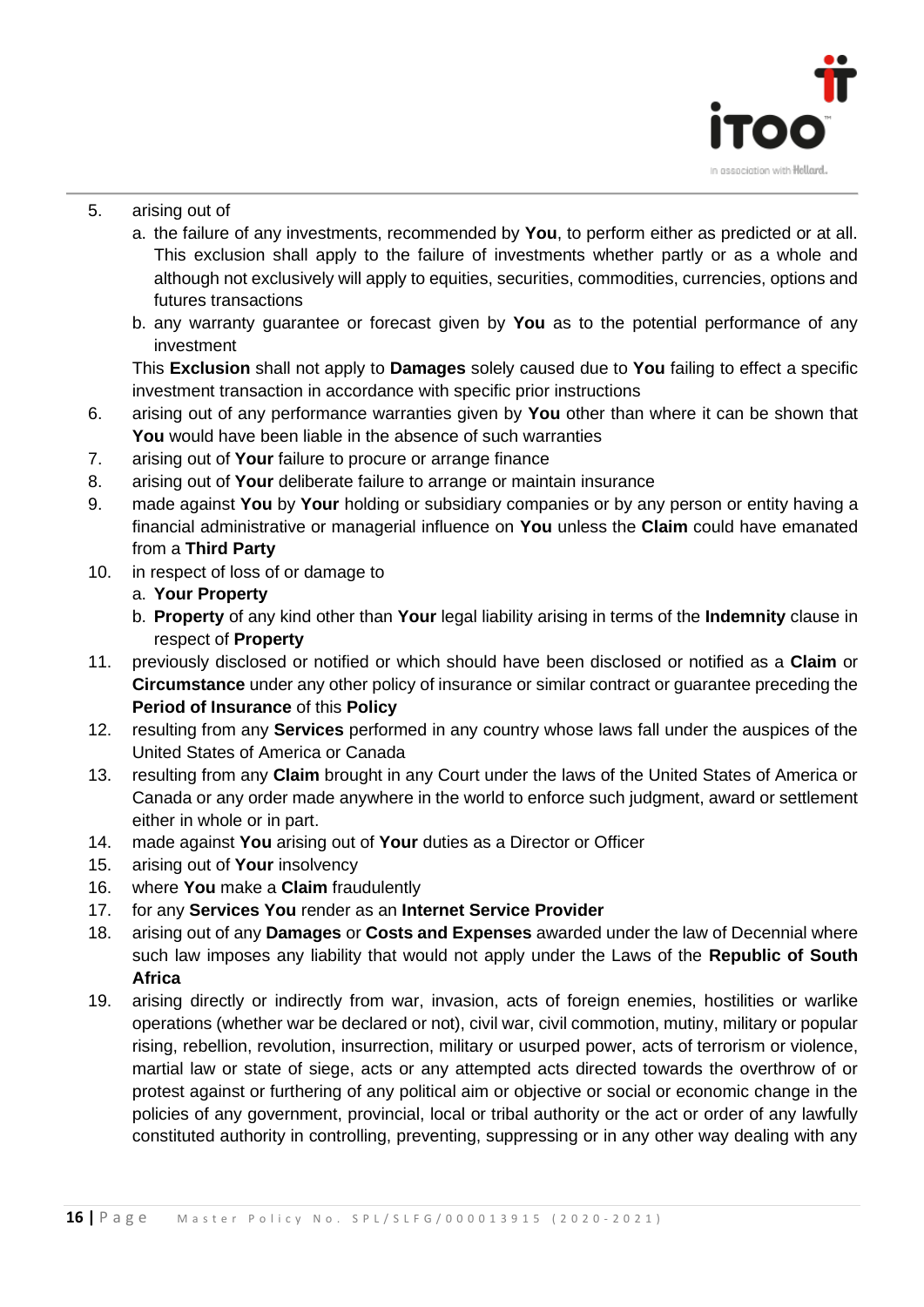

of the aforementioned occurrences, confiscation, nationalization or requisition or destruction of or damage to property by or under the order of any government or public or local authority. If **We** allege that by reason of this **Exclusion** there is no cover under this **Policy** the burden of proving the contrary shall rest with **You.**

- 20. in respect of
	- a. the death of, or bodily or mental injury to any person or loss of or damage to property directly or indirectly caused by seepage, **Pollution** or contamination or the cost of removing, nullifying or cleaning-up seeping, **Polluting** or contaminating substances, unless caused by a sudden, unintended and unexpected happening or arising out of **Your Services**
	- b. the hazardous nature of Asbestos
- 21. in respect of any legal liability, loss, damage, destruction, cost or expense whatsoever or any consequential loss directly or indirectly caused by or contributed to by or arising from
	- a. ionizing, radiations or contamination by radio-activity from any nuclear fuel or from any nuclear waste from the combustion of nuclear fuel
	- b. nuclear material, nuclear fission or fusion, nuclear radiation
	- c. nuclear explosives or any nuclear weapon
	- d. nuclear waste in whatever form

regardless of any other cause or event contributing concurrently or in any other sequence to the loss. For the purposes of this exclusion only, combustion shall include any self-sustaining process of nuclear fission.

- 22. arising by reason of the intentional introduction of **Malicious Code** by **You** or a **Third Party** into any **Computer, Data and Electronic Systems.**
- 23. arising out of, based upon or attributable to any act which a court, judge, arbitrator or statutory or judicial body finds or which **You** admit, to criminal or illegal conduct, a dishonest or fraudulent act or omission , and in such event, **We** shall be reimbursed for all **Damages** and **Costs and Expenses** paid by **Us** from **You**.
- 24. arising out of any loss, damage, cost or expense directly or indirectly arising out of, contributed to by, or resulting from any infectious epidemic/pandemic (if classified either way by the appropriate national or international body/agency) which leads to:
	- (i) the imposition of quarantine or restriction in movement of people or animals by the national or international body or agency; and/or
	- (ii) any travel advisory or warning being issued by a national or international body or agency and in respect of (i) or (ii) any fear or threat thereof (whether actual or perceived).

arising out of any dishonest, criminal or malicious act or omission, or any act or omission in violation of any law or ordinance, committed by **You** or on **Your** behalf, save where such criminal or illegal conduct is negligent and not reckless or intentional.

25. arising out of, based upon or attributable to any condition directly or indirectly caused by or associated with Human Immune Virus (HIV) or the mutants, derivatives or variations thereof or in any way related to Acquired Immune Deficiency Syndrome (AIDS) or any syndrome or condition of a similar kind howsoever it shall be named.; This also applies to contraction of AIDS by needle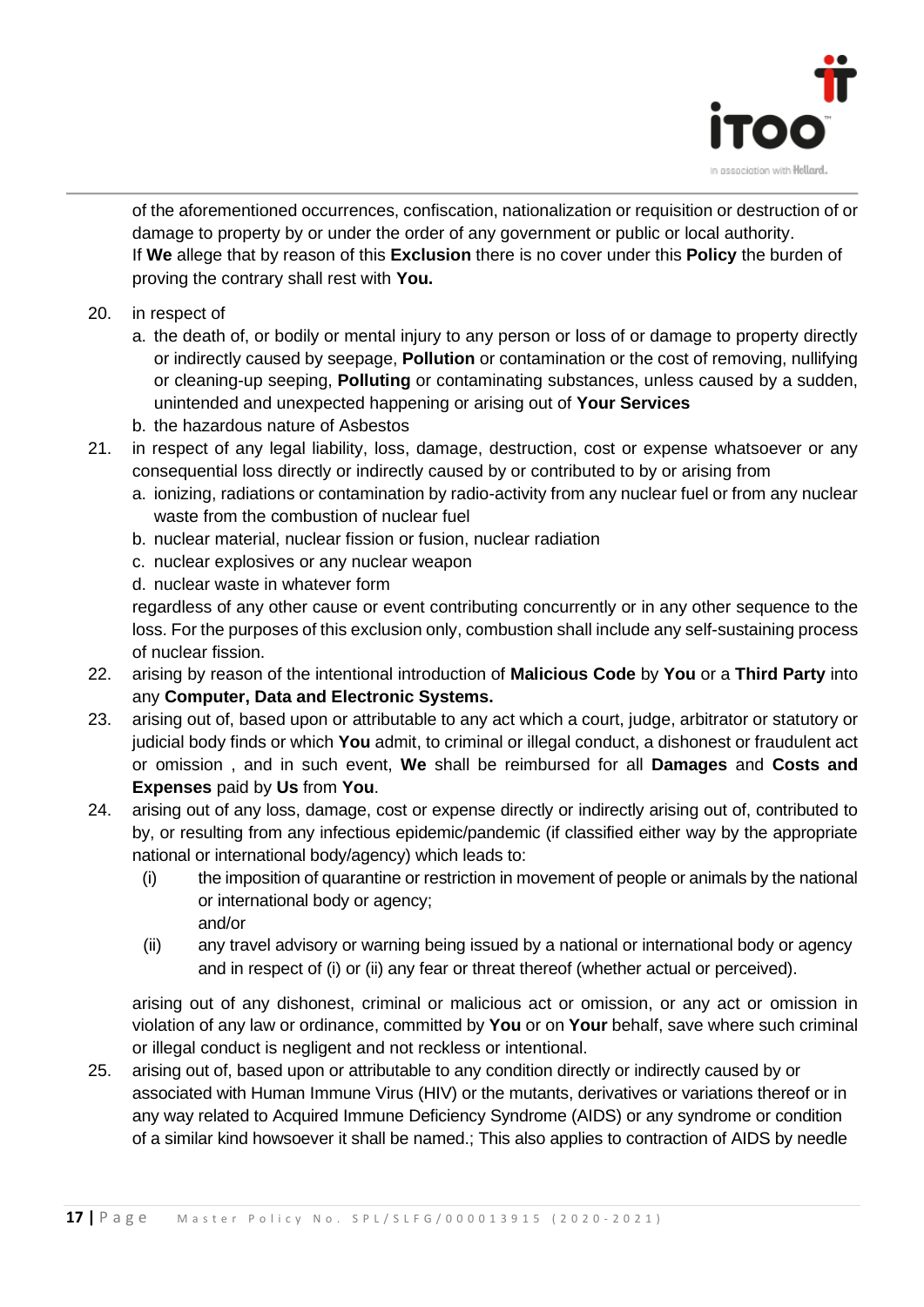

stick injuries, blood transfusion or any other method of transfer. However this exclusion will not apply to any liability relating to the Third Party's status in regard to HIV/AIDS or similar condition.

- 26. **Cyber Loss** arising out of, based upon or attributable to any cyber loss.
	- 5. Cyber Loss means any loss, damage, liability, expense, fines or penalties or any other amount directly or indirectly caused by:
		- a. the use or operation of any Computer System or Computer Network;
		- b. the reduction in or loss of ability to use or operate any Computer System, Computer Network or Data;
		- c. access to, processing, transmission, storage or use of any Data;
		- d. inability to access, process, transmit, store or use any Data;
		- e. any threat of or any hoax relating to 2.1 to 2.4 above;
		- f. any error or omission or accident in respect of any Computer System, Computer Network or Data.
	- 6. Computer System means any computer, hardware, software, application, process, code, programme, information technology, communications system or electronic device owned or operated by the Insured or any other party. This includes any similar system and any associated input, output or data storage device or system, networking equipment or back up facility.
	- 7. Computer Network means a group of Computer Systems and other electronic devices or network facilities connected via a form of communications technology, including the internet, intranet and virtual private networks (VPN), allowing the networked computing devices to exchange Data.
	- 8. Data means information used, accessed, processed, transmitted or stored by a Computer System.

#### 27. **Infectious Epidemics/Pandemics**

arising out of, based upon or attributable to any infectious epidemic/pandemic (if classified either way by the appropriate national or international body/agency) which leads to:

a.) the imposition of quarantine or restriction in movement of people or animals by the national or international body or agency; and/or

b.) any interference with provision of services;

c.) any travel advisory or warning being issued by a national or international body or agency;

and in respect of the above, any fear or threat thereof (whether actual or perceived).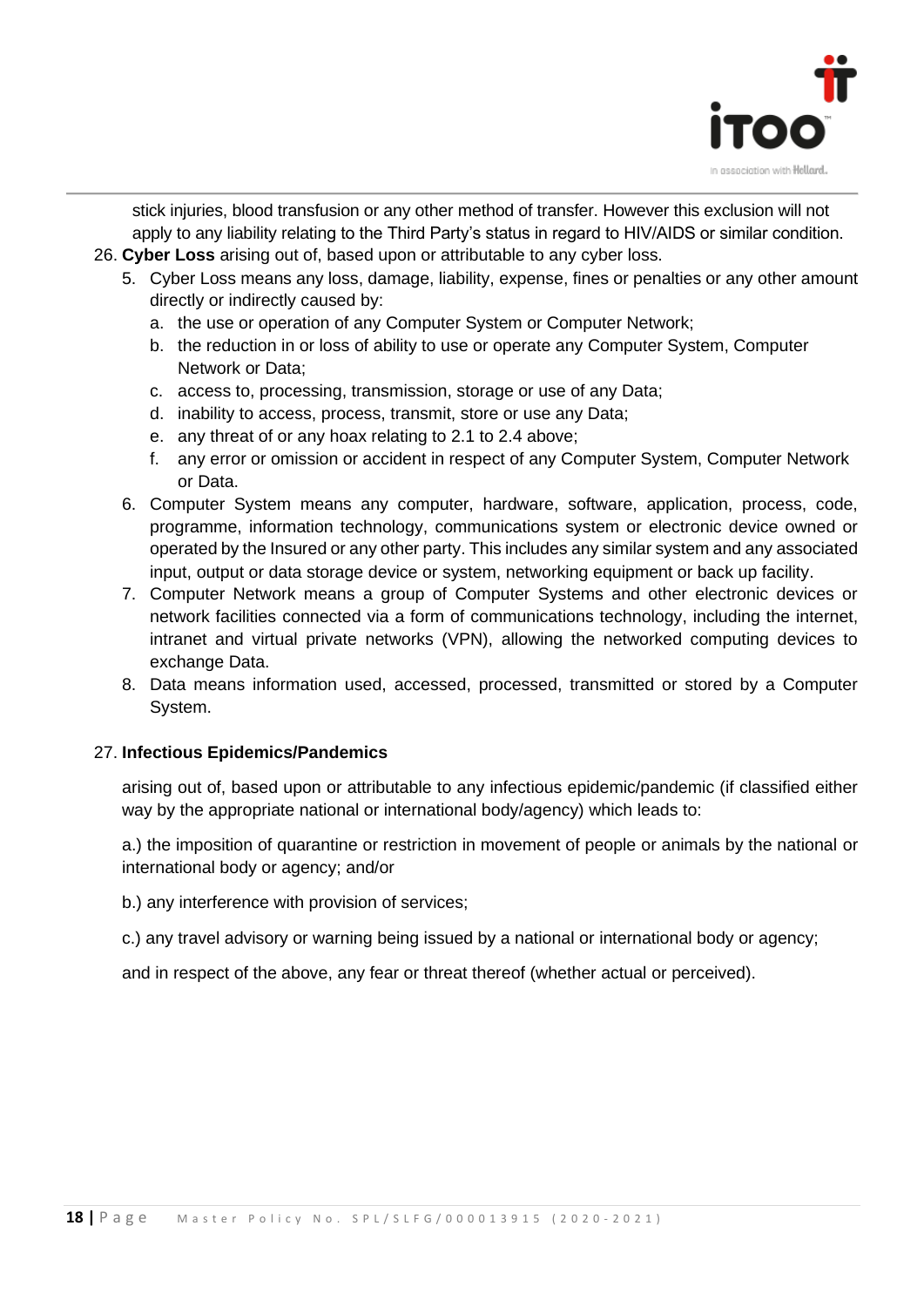

#### 28. **Conditions**

**You** must comply with the following **Conditions** as they are conditions precedent to **Our** acceptance of liability in terms of this **Policy**

1. **You** must notify **CFP Brokers** of any **Claim** or **Circumstance** as soon as reasonably possible, in writing. Their contact details are as follows:

| <b>CFP BROKERS CC</b><br><b>Sweet Thorn on Beyers</b>      |                        |  |
|------------------------------------------------------------|------------------------|--|
| <b>Block C, Ground Floor</b>                               | Suite No 44            |  |
| 61 Bosbok Road                                             | <b>Private Bag X11</b> |  |
| <b>Randpark Ridge</b>                                      | <b>Northriding</b>     |  |
| 2169                                                       | 2162                   |  |
| <b>South Africa</b>                                        |                        |  |
| Telephone: (011) 794-6848 / 794-7770                       |                        |  |
| Facsimile: 086 553 5547                                    |                        |  |
| E-mail: info@cover4profs.co.za and kristy@cfpbrokers.co.za |                        |  |

- 2. Should **You** report a **Circumstance** as per Condition 1. above, which subsequently results in a **Claim**, **We** confirm that this **Policy** shall be the correct policy to respond to such **Claim** when it is finally made. In other words when a **Circumstance** becomes a **Claim** such **Claim** will be dealt with by the **Policy** in force at the time the **Circumstance** was notified.
- 3. **You** shall not admit liability, nor settle, nor incur any **Costs and Expenses** for any **Claim** without **Our** prior consent. **We** will mutually agree with **You** to settle or defend any **Claim** or to prosecute in **Your** name. Should agreement not be reached, however, **We** will make the final decision, at **Our** sole discretion, to settle, defend or prosecute. **You** will not be required to contest any legal proceedings unless **Our** legal representative, shall advise that such proceedings should be contested
- 4. Where **You** are liable **We** may, at any time, pay **You** the **Limit of Indemnity Any One Claim** less any amounts already paid or pay **You** a lower amount than the **Limit of Indemnity Any One Claim** if the **Claim** may be settled for less. **We** shall then no longer be involved with or be liable any further for such **Claim**
- 5. **You** will at **Your** own cost render such assistance to **Us** or **Our** appointed representatives as **We** may require in order to investigate, defend or settle any **Claim** and will fully and truthfully disclose to **Us** any information relevant to the **Claim**
- 6. **You** shall pay the **Excess** in respect of the **Damages** of **Any One Claim.** The **Excess** will apply to **Costs and Expenses** and is payable upon **Our** request.
- 7. **We** have the right to pursue any **Third Party** for recovery of **Damages** and **Costs and Expenses** which **We** have paid on **Your** behalf.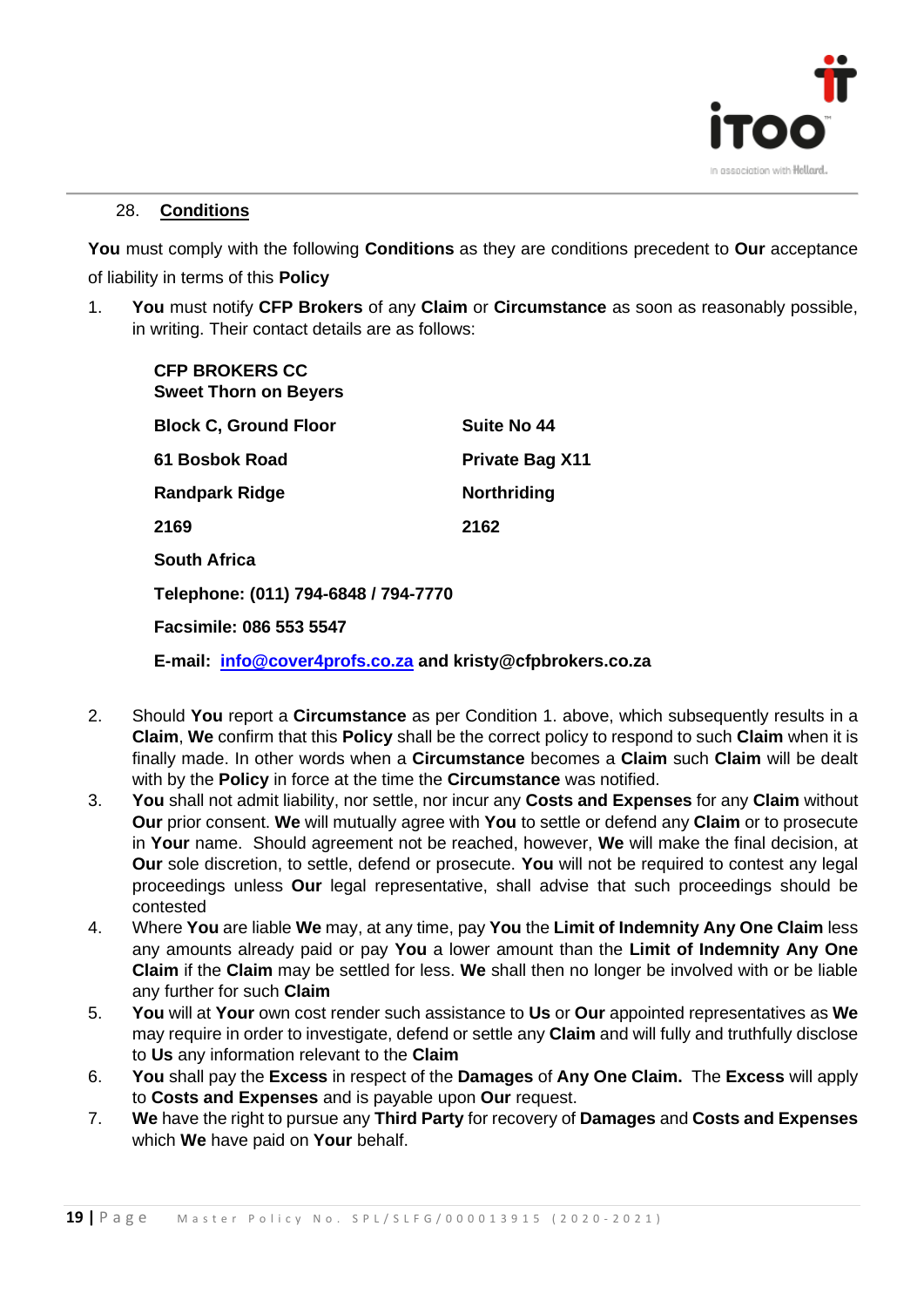

8. **We** agree not to seek recovery for amounts **We** have paid from anyone defined as **You** unless the **Claim** has been brought about or contributed to by the dishonest, fraudulent, criminal or malicious act or omission of such person.

Any amounts recovered in respect of any **Claim** under this **Policy** shall be reimbursed as

follows

- a. firstly, for any **Costs and Expenses** reasonably incurred in relation to the recovery
- b. secondly, **You** will be reimbursed for any loss in excess of the **Limit of Indemnity**
- c. thirdly, **We** will be reimbursed for any **Damages** and **Costs and Expenses** expended in respect of the **Claim**
- d. lastly, **You** will be reimbursed for **Your Excess**
- 9. **We** shall not be liable to indemnify **You** if any **Claim** made under this **Policy** is made fraudulently or if any fraudulent intent is involved.
- 10. In the event of a dispute between **You** and **Us** in relation to this **Policy** and its interpretation, the dispute will be set out in writing and submitted to an independent arbitrator who will be empowered to make a ruling and binding decision to resolve the dispute. The appointment of the independent arbitrator will be mutually agreed upon but in the event agreement cannot be reached then the appointment will be made by the Short Term Insurance Ombudsman who will appoint an independent arbitrator with appropriate skills given the circumstances of the matter. The arbitration (including any appeal procedure) will be conducted in accordance with the Rules of the Arbitration Foundation of South Africa and all costs associated hereto will be equally apportioned between **You** and **Us,** unless otherwise determined by the arbitration. In the event of any litigation between **You** and **Us** in respect of this **Policy** summons may be issued against

**The Hollard Insurance Company Limited 22, Oxford Road Parktown Johannesburg, 2193**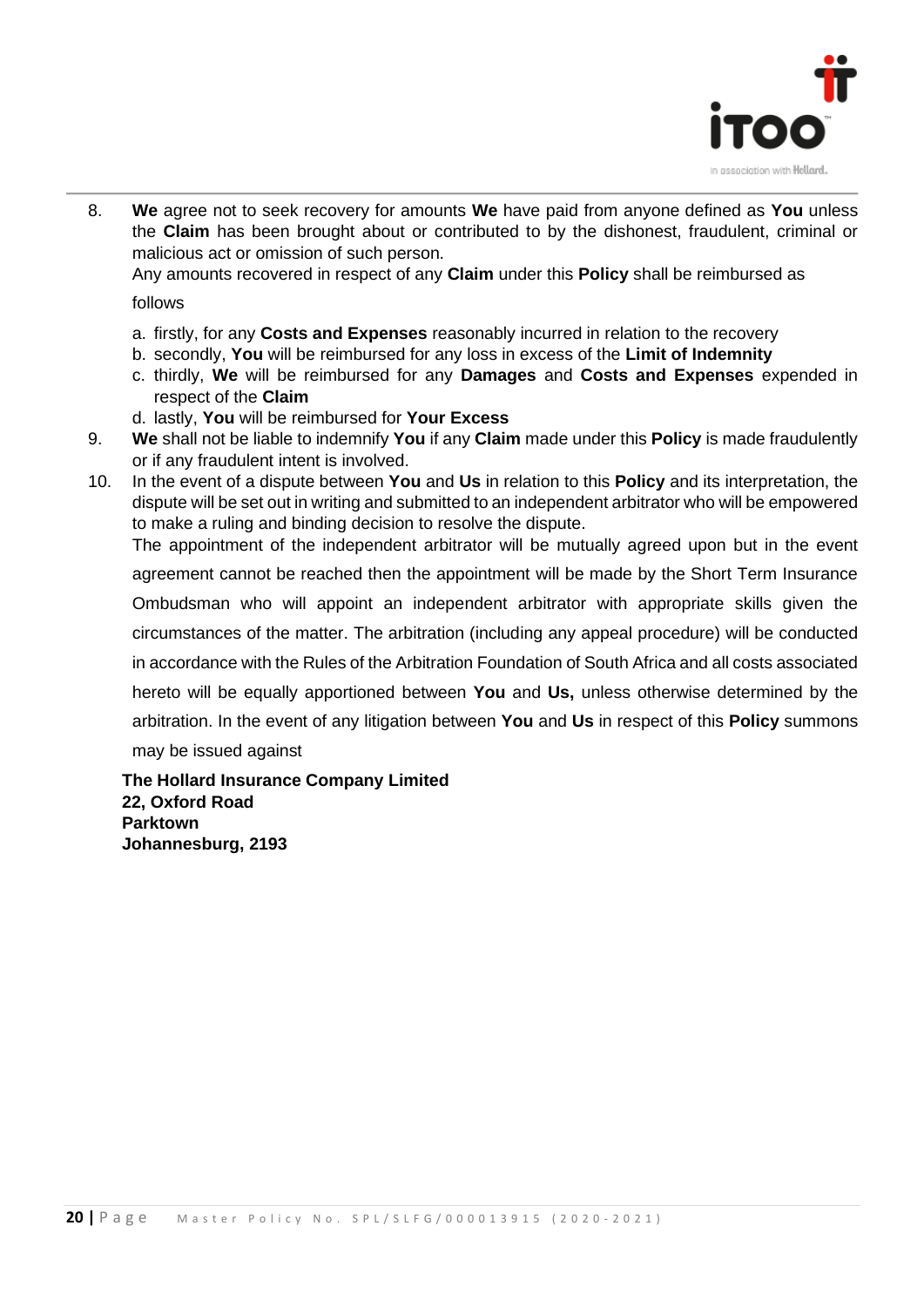

#### **Extensions**

The following **Extensions** apply if so stated on the **Schedule / Certificate of Insurance.** Each extension, where applicable, is subject to:

- a. **Our** Liability being limited to the specific **Limits of Indemnity** stated in the **Schedule / Certificate of Insurance**
- b. **You** being responsible for the **Excess** stated in the **Schedule / Certificate of Insurance**

#### 1. **Joint Ventures**

The definition of **You** and **Your** is extended to include any **Joint Venture** in which the **Insured**  may be involved but only in respect of liability devolving upon the **Joint Venture** arising out of the performance of **Services** by the **Insured**

**Joint Venture** shall mean where the **Insured** have agreed with others to jointly provide **Services**, provided

- 1.1The fees earned from such **Joint Ventures** are declared to **Us** for the purposes of determining **Premium**
- 1.2 the **Joint Venture** is not separately insured but where it has been separately insured a period of at least five years has expired since the **Services** were completed
- 1.3 that **We** will not indemnify **You** against **Claims** made by any party forming part of any **Joint Venture** unless the **Claim** could have emanated from a **Third Party**

#### 2. **Public Liability and Products Liability**

This **Policy** extends to cover **You** in respect of **Claims** arising out of

a. death, bodily injury, illness or disease of or to any **Third Party**

b. loss of possession or control of or actual damage to tangible **Third Party** property Committed or alleged (other than by **You**) to have been committed by **You** in the course of

**Your** business and or the provision of **Your Services** or in connection with any **Product** or

**Pollution** resulting there from:

Provided always that :

- 2.1 **We** will not indemnify **You**
	- a. against any **Claims** arising out of the ownership, possession or use of any motor vehicle, trailer, aircraft, watercraft or hovercraft
	- b. against any **Claims** arising from damage to property owned, leased or hired or under hire purchase or on loan to **You** or otherwise in **Your** care custody or control. This will not apply to clothing and personal effects unless they have been left unattended
- 2.2 each **Insured** indemnified is separately indemnified in respect of **Claims** made against each other subject to **Our** total liability not exceeding the **Limit of Indemnity**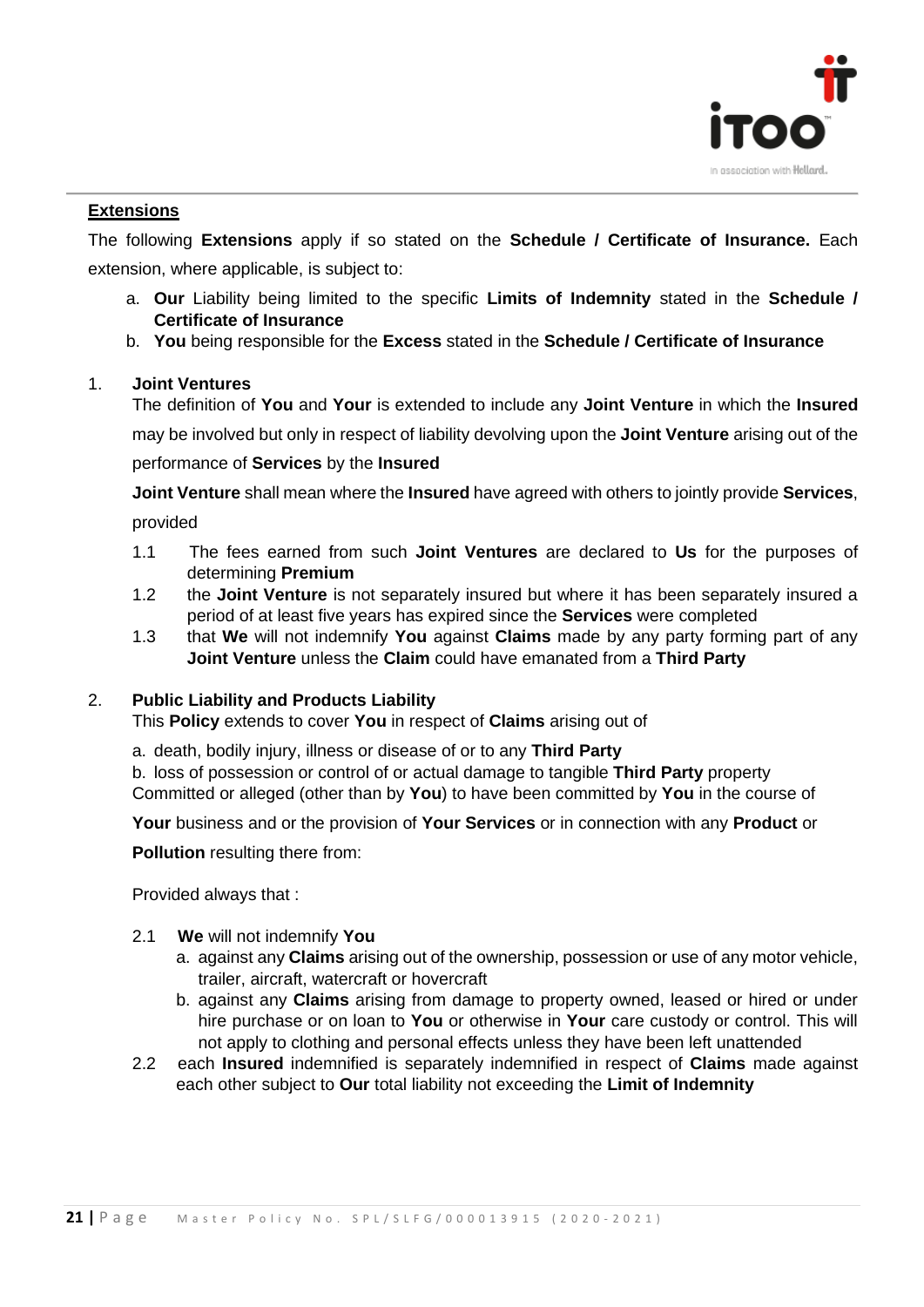

- 2.3 in respect of **Claims** arising out of **Pollution** the **Limit of Indemnity Any One Claim**  represents the total amount of **Our** liability in respect of all **Claims** made during the **Period of Insurance**
- 2.4 This Extension does not cover liability for claims for the death of, or bodily or mental injury to any person or loss of or damage to property directly or indirectly caused by **Pollution** or the cost of removing, nullifying or cleaning-up **Pollution**, unless caused by a sudden, unintended and unexpected happening. Notwithstanding this exclusion no cover is afforded for
	- a. Waste Disposal and/or Toxic Waste
	- b. Any form of exposure to Polychlorinated Biohenyls (PCBs)
- 2.5 This Extension does not cover liability for claims in connection with any **Product**:
	- a. for costs incurred in the repair, reconditioning, modification or replacement of any **Product** or part thereof which is or is alleged to be defective;
	- b. for costs arising out of the recall of any **Product** or of any part thereof;
	- c. arising out of the failure of any **Product** or part thereof to fulfil its intended function or to perform as specified, warranted or guaranteed unless such failure shall result in injury and/or damage
	- d. arising out of any **Product** which with the Insured's knowledge is intended for incorporation into the structure, machinery or controls of any aircraft;
	- e. arising out of defective workmanship or negligent advice in respect of defective workmanship;
	- f. arising from inefficacy;
	- g. arising prior to the handing over of the **Product**;
	- h. arising from any work on any aircraft or part thereof
- 2.6 This extension shall not apply to any claims emanating or in any way involved with
	- a. Blood Banks, Blood Products and Blood Transfusion Services
	- b. Infectious epidemics / pandemics
	- c. Livestock including the spread of disease
	- d. Pharmaceutical products including the implantation of medical devices and cosmetics
	- e. Genetic Engineering
	- f. Any form of Marine liability and/or products and/or Marine protection
	- g. Any involvement with any of the following
		- i. Wood preservatives
		- ii. Corrosion preservatives
		- iii. Chloric cleaning agents
		- iv. Insecticides, pesticides, herbicides, fertilisers
		- v. Animal feeds
		- vi. Hazardous chemical products including paints and lacquers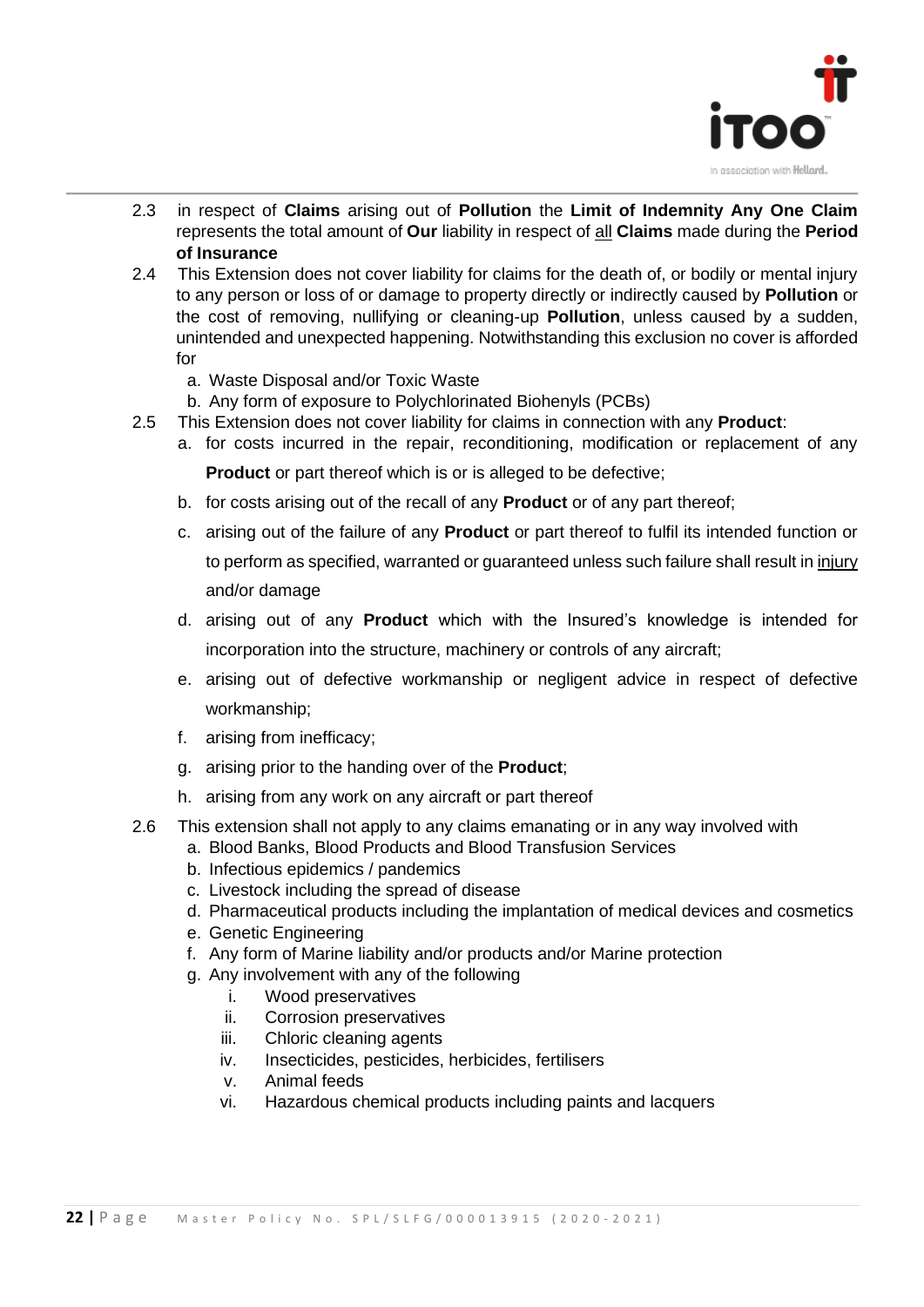

2.7 this extension excludes any cover insured under the Professional Indemnity Section of this **Policy** 

#### 3. **Statutory Defence Costs**

**We** will indemnify **You** in respect of all legal **Costs and Expenses** incurred by **You** with **Our**  written consent in the defence of any criminal action brought against **You** during the **Period of Insurance** as a result of the alleged contravention by **You** of any Statute governing the conduct of **Your** business and or the provision of **Your Services** (other than Statutes governing the ownership or use of motor vehicles, aircraft and watercraft, the Labour Relations Act No.66 of 1995, the Companies Act No.71 of 2008) as read in conjunction with the Criminal Procedure Act No.56 of 1955

Provided always that

- 3.1 no indemnity shall be granted for fines, penalties, punitive, liquidated or exemplary damages;
- 3.2 in the case of an appeal, **We** will not indemnify **You** unless legal representatives appointed by **Us** (in **Our** sole discretion) shall advise that such appeal is likely to succeed;
- 3.3 **Our** liability is limited to legal **Costs and Expenses** only. Such liability falls within the **Limit of Indemnity** stated in the **Schedule / Certificate of Insurance** in respect of each criminal action brought against **You.**

#### 4. **Wrongful Arrest**

**We** will indemnify **You** in respect of **Claims** arising out of **Wrongful Arrest** committed or alleged (other than by **You**) to have been committed by **You** in the course of **Your** business and or the provision of **Your Services**

Provided always that

- 4.1 for the purposes of this extension, the term **Wrongful Arrest** shall mean
	- a. assault committed or alleged to have been committed at the time of making or attempting to make an arrest, or in resisting an overt attempt to escape by a **Third Party** under arrest, before such **Third Party** has been or could be placed in the custody of the Police or a law enforcement officer
	- b. defamation, injuria, false imprisonment or malicious prosecution either committed or alleged to have been committed directly in connection with an arrest or arising out of the investigation of acts of shoplifting or theft
- 4.2 no indemnity shall be provided in respect of **Claims**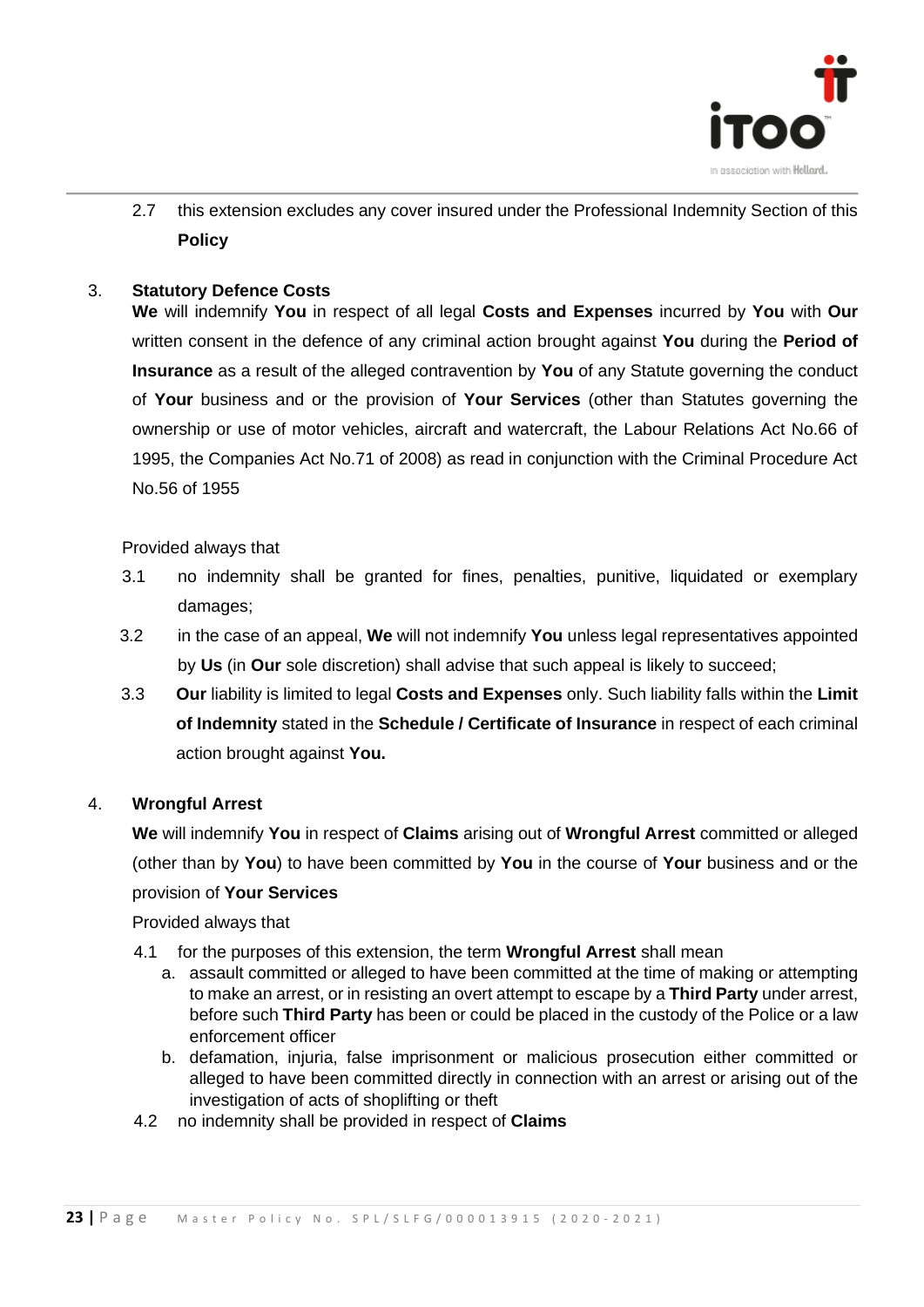

- a. made against **You** by any **Third Party** other than those **Third Parties** being or having been or alleged to have been arrested or under arrest, or their personal representatives
- b. made against **You** by anyone else referred to under the definition of **You**, or their personal representatives arising out of unfair labour practice as within the meaning of the Labour Relations Act No.66 of 1995 as amended from time to time

#### 5. **Employers Liability**

#### **5.1 Indemnity**

The **Insured** is indemnified by this Section of the Policy in accordance with the Operative Clause in respect of any **Claim** first made against the **Insured** during the **Period of Insurance** for accidental **Bodily Injury** sustained by any **Employee** arising out of and in the course of their employment by the **Insured** on or after the **Retroactive Date**.

#### **5.2 Specific Exclusions**

This Section does not cover liability:

- **5.2.1** for which the **Insured** is liable under any workers compensation legislation or unemployment scheme or for liability relating to or amounts recoverable under the Compensation for Occupational Injuries and Diseases Act 130 of 1993 (as amended);
- **5.2.2** for wrongful dismissal arising directly or indirectly out of any unfair labour practice within the meaning of the Labour Relations Act No. 28 of 1956 (as amended);
- **5.2.3** for disease, illness or impairment attributable to a gradually operating cause which cannot be identified as having arisen out of a specific sudden and unforeseen event;
- **5.2.4** arising from black lung, brown lung or mesothelioma, and/or sickness resulting from occupational hazards at work;
- **5.2.5** arising out of **Bodily Injury** or **Property Damage**, resulting from, whether directly or indirectly, a deliberate act or omission on the part of the **Insured** or any of its **Employees.**

#### 6. **SUB-CONTRACTED DUTIES**

**We** will indemnify **You** in respect of the professional activities and duties necessary to carry out the Business/Profession, sub-contracted and/or sub-let by **You,** provided always that:

- 6.1 such activities and duties shall only be sub-contracted and/or sub-let to suitably qualified firms, persons or parties; and that
- 6.2 **You** shall at all times retain all rights of recourse against such firms, persons or parties and will give all reasonable assistance to the Insurers in effecting such rights."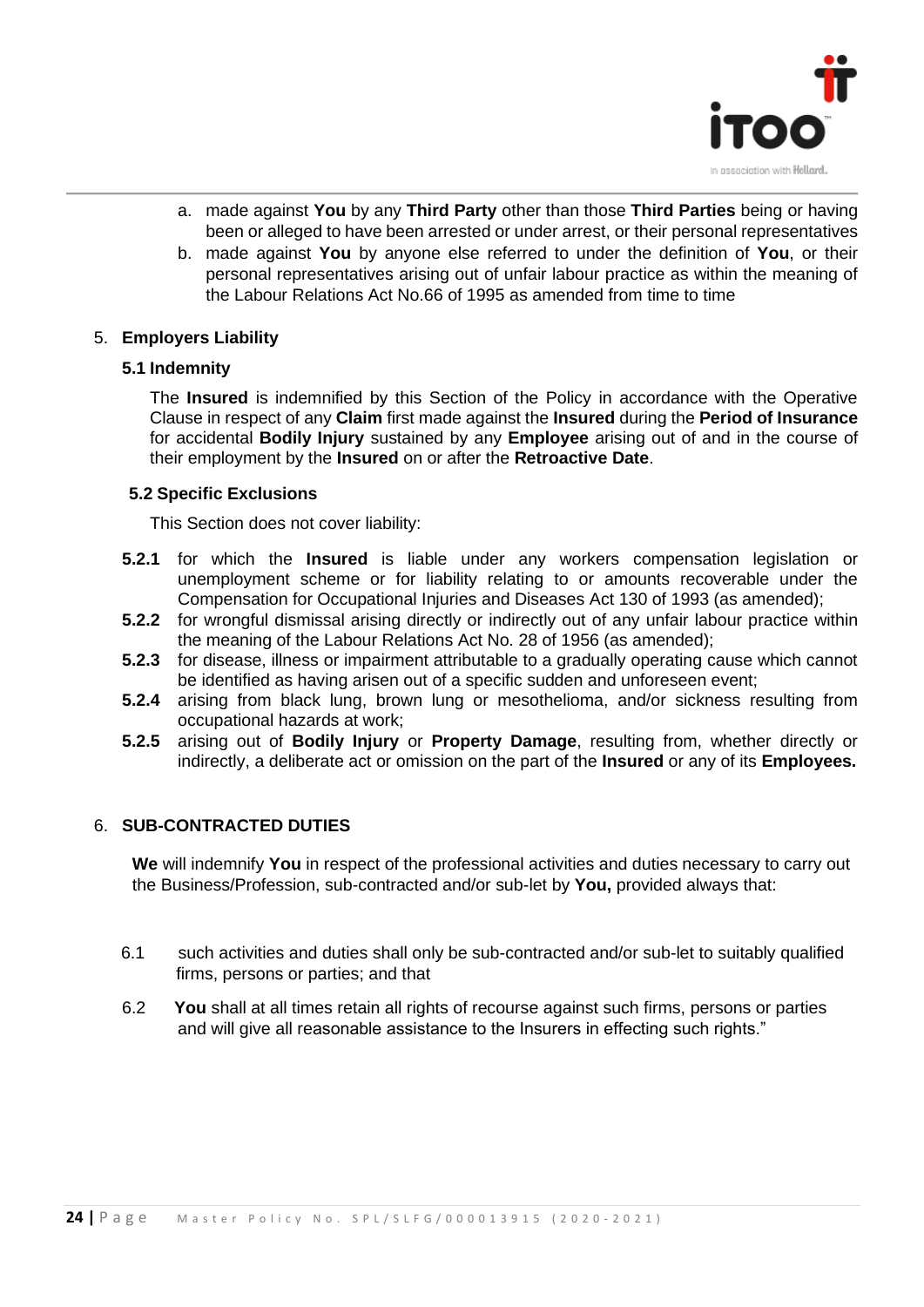

#### **SECTION 7 DISCLOSURE (AS PER THE GENERAL CODE OF CONDUCT FOR AUTHORISED FINANCIAL SERVICES PROVIDERS AND REPRESENTATIVES) PRODUCT FEATURES DISCLOSURE AND FACT SHEET FOR THE SACNASP PROFESSIONAL INDEMNITY INSURANCE SCHEME ('SPIIS') POLICY**

**Please read this document very carefully together with the policy document. Please do not hesitate to write to us at [info@cover4profs.co.za](mailto:info@cover4profs.co.za) if you require explanation on any provision below or in your policy document.**

**Please note the foot-notes too as these often provide you with important definitions of terms used in this fact sheet.** 

**Bold words indicate that the word used is defined in your policy document and you should please refer to your policy document for the definition of the word. Where words are both bold and underlined or highlighted in yellow, then this is for purposes of emphasis of the importance of such word or words or to assist with referencing the relevant sections in your policy wording.** 

**Our explanations below do not change the meaning or the intention of the underwriters / insurers policy document on pages 1 to 26. Our explanations have been provided to assist you to understand your cover.**

#### **WHAT IS COVERED BY THIS POLICY?**

1. This policy covers You<sup>1</sup> for claims arising from allegations of professional negligence.

<sup>1</sup> Please see the definition of **You** in the definitions section of the policy wording document. **Please note that the cover provided under the policy will be limited to you as an individual in your personal capacity unless you have applied for cover for a company/partnership/close corporation or other incorporated entity.** If you have applied for cover as a company, only then will the definition as it appears apply to your cover. However, please note that employees, consultants and sub-contractors will not be covered in their own names regardless of whether you have taken out cover for the company, unless you have also paid for cover for that employee in his own name. However, all employees who do not qualify for SACNASP registration will automatically be covered if you obtain cover in the name of your company for claims arising out of the services they render in the course and scope of their employment with you- so long as these services do not fall outside the scope of natural science related work and services reasonably supplemental to your provision of such services.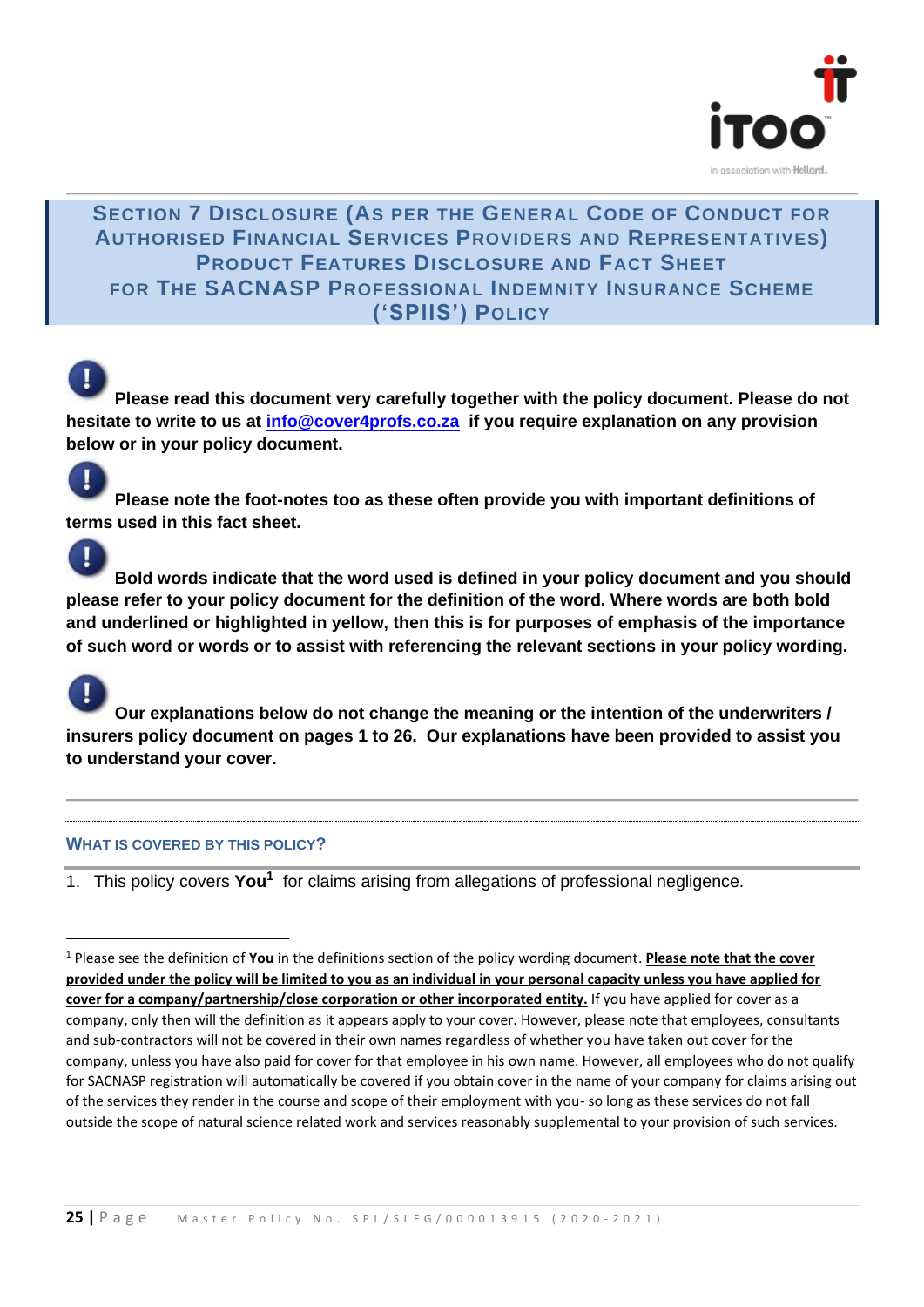

- 2. **You** should not incur any costs without prior written permission from your insurers in matters covered under this policy.
- 3. The policy also includes cover for claims arising out of allegations against **You** of the following:
	- a. any negligent act error omission misrepresentation misstatement whenever or wherever committed or alleged to have been committed, by **You**
	- b. any unintentional breach of confidentiality trust authority privacy whenever or wherever committed or alleged to have been committed, by **You**
	- c. any unintentional infringement of intellectual rights, names, title, marks, secrets, patents, ideas or possession, whenever or wherever committed or alleged to have been committed, by **You**
	- d. any defamation by **You**
	- e. any dishonest, fraudulent, malicious or criminal act or omission committed by a person referred to in the definition **You** provided that no indemnity shall be afforded to anyone committing or condoning such dishonest, fraudulent , malicious or criminal act or omission
	- f. the accidental destruction loss mislaying of or damage to, theft of or unintentional failure by **You** to prevent unauthorized access to, **Third Party Documents** or **Third Party Property** entrusted to **You** or in **Your** custody and control
	- g. acting upon or dealing in or with any **Third Party Documents** or **Third Party Property**, in good faith, which subsequently is proven to have been forged, fabricated, stolen or otherwise tainted
- 4. **You** are also covered for **Costs and Expenses** for representation and assistance in any regulatory or disciplinary enquiry or process provided the enquiry or process is related to any actual or potential claim under this policy.
- 5. **You** can choose your **Limit of Indemnity** under the professional indemnity section of the policy. Under the SPIIS (online), there are 5 different indemnity options, R2,5 million, R5 million or R10 million, R15 million and R20 million. The limit under the professional indemnity section is provided on an each and every claim basis. This means that subject to the terms and conditions of the policy, you would have your selected limit available to meet each claim.
- 6. Most of the extensions of cover are provided with an aggregate limit of cover which is also sublimited. See the definition of **aggregate** below in the footnotes.
- 7. The following extensions of cover are included under your policy:
	- a. **Statutory Defence Costs** . The cover under this section is sub-limited to R250,000 in the aggregate per policy period. The excess under this extension is R2,500 per claim.
	- b. **Wrongful arrest** . The cover under this extension is sub-limited to R250,000, in the aggregate per policy period. The excess under this extension is R2,500 per claim.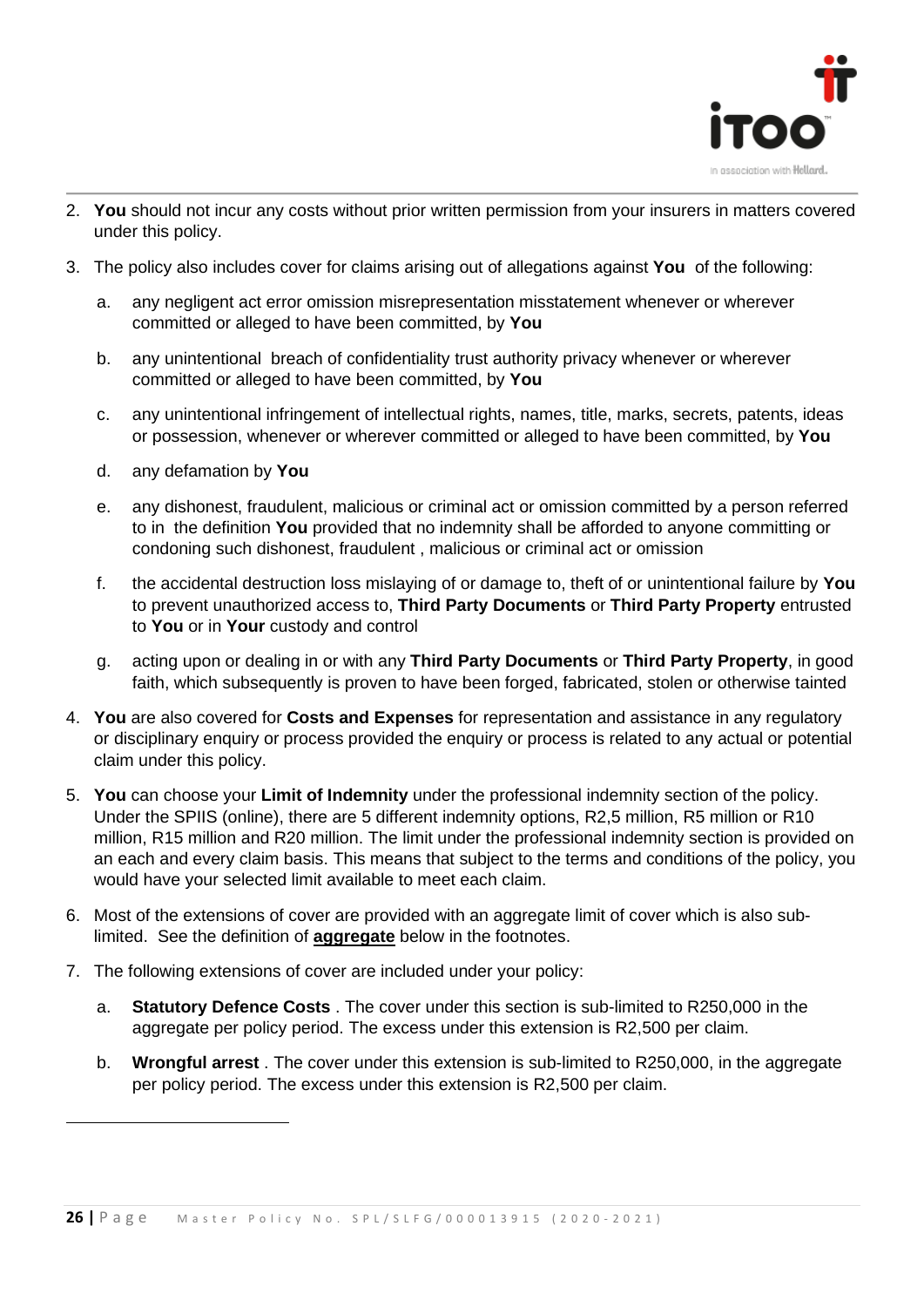

- c. **Disciplinary Defence Costs** . The cover under this section is sub-limited to R100,000 in the aggregate per policy period. The excess under this extension is R1,000 per claim.
- d. **Products' Liability<sup>2</sup>** . The cover under this section is **sub-limited** to R1,000,000 **in the aggregate** per policy period. The excess follows your professional indemnity excess of either R5,000 or R10,000 for each and every claim – dependent on your limit of indemnity.
- e. **Public Liability<sup>3</sup>** . The cover under this section is R1 000 000 on an **each and every claim**  basis per policy period. The excess follows your professional indemnity excess of either R5,000 or R10,000 for each and every claim – dependent on your limit of indemnity.
- f. **Joint Ventures**. The cover provided falls within the main limit of indemnity. The excess follows your professional indemnity excess of either R5,000 or R10,000 for each and every claim – dependent on your limit of indemnity.
- g. **Sub-Contractors.** The cover provided falls within the main limit of indemnity. The excess follows your professional indemnity excess of either R5,000 or R10,000 for each and every claim – dependent on your limit of indemnity.
- 8. Your retroactive cover date will be the inception of the policy unless you have purchased retroactive cover or you are entitled to retroactive cover by virtue of being previously insured under a professional indemnity insurance policy with no gap in cover. You need to keep your previous policy documents as proof of your retroactive cover entitlement.
- 9. Your **Limit of Indemnity** is inclusive of costs, expenses and VAT.
- 10. In terms of the Value Added Tax Act, No 89 of 1991, where an indemnity payment is made to an Insured VAT Vendor, or where an insured VAT Vendor is indemnified by the payment of an amount of money to another person (the third party) in respect of loss or damage caused by an Insured, and the loss or damage was caused in the carrying out of the Insured's enterprise, in terms of s8(8) the Insured will be deemed to have received a payment in respect of a taxable supply, and the Insured will be liable to pay Revenue Services the VAT Output tax on the amount paid to the Third Party.
- 11. I confirm that the insurers would indemnify you for this VAT liability if they pay out a claim to a third party on your behalf subject to the claim amount including VAT falling within the limit of indemnity. The limits under the SPIIS policy are VAT inclusive which means that your limit available for the payment of claims is reduced by any s8(8) VAT payments as these payments by your insurers will not be made over and above your **Limit of Indemnity**.

<sup>2</sup> See Description of the cover provided by this extension under the heading **Public Liability and Products' Liability** in the Policy Wording Section of this document. Please carefully note all the exclusions under this extension.

<sup>&</sup>lt;sup>3</sup> See note 2 above which also applies here.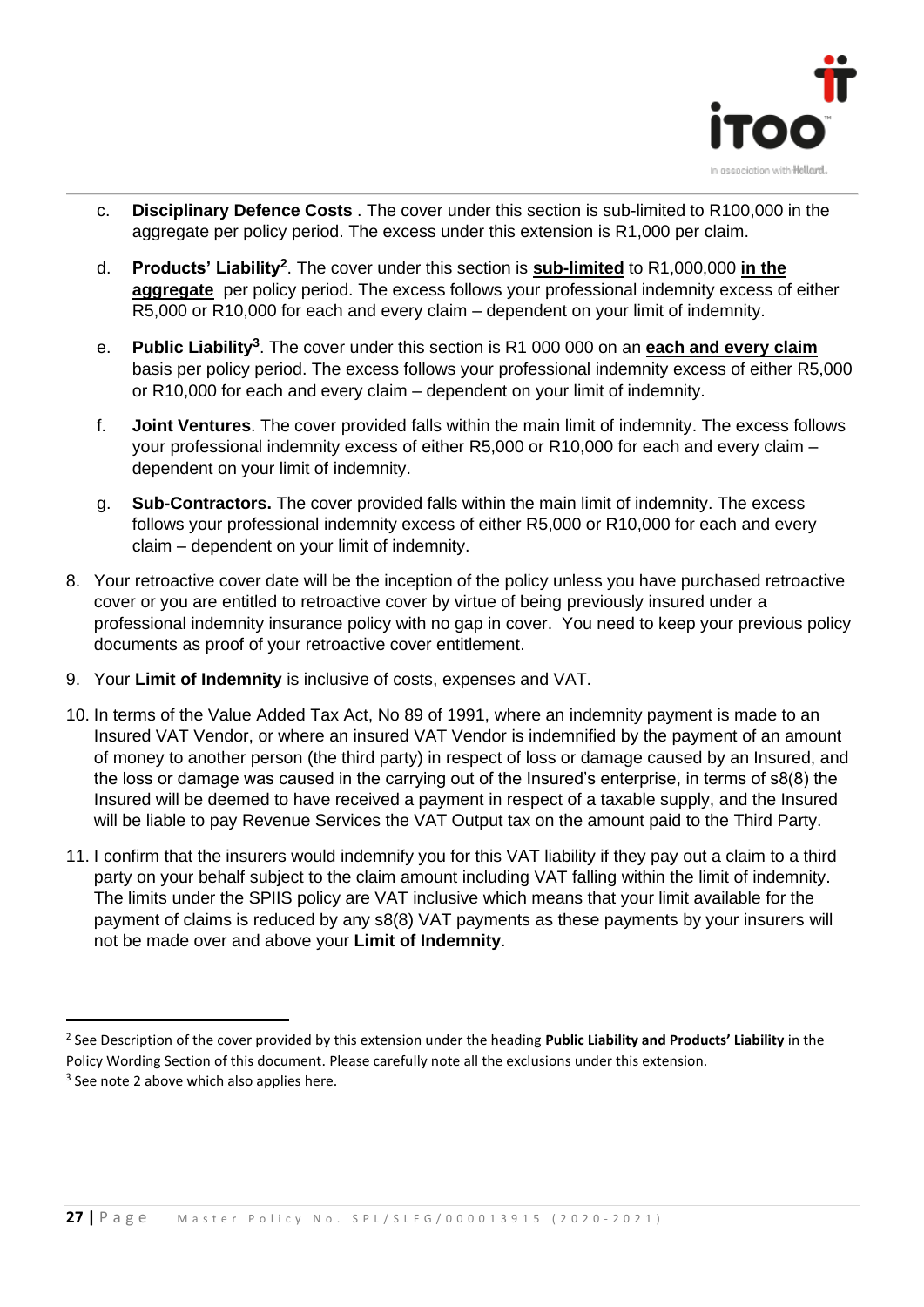

- 12. The cover under this policy is provided on what is known as a **'claims- made' basis**. This means that it is the policy in place at the time that a claim is made (or at the time that incidents are notified which may give rise to a claim) that will respond to the claim.
- 13. Therefore, you need to have cover in place:
	- a. At the time that you render the service which gives rise to the claim or complaint; and
	- b. At the time that you notify us in writing of the incident giving rise to the claim or of the actual claim; and
	- c. Between a. and b. above, i.e. cover should be continuous and there should be no 'gaps' in your cover;

in order for your claim to be covered under the policy.

- 14. If you allow your cover under the SACNASP Professional Indemnity Insurance Scheme ('SPIIS') to lapse, i.e. you do not renew it, you will not have any cover in place for any claims or potential claims that you become aware of after the date that your cover was lapsed, regardless of the fact that you may have had the cover in place at the time that you rendered the service which has given rise to the claim.
- 15. **The territorial limits of the policy<sup>4</sup>** are worldwide excluding North America and Canada. Please note that the SACNASP Professional Indemnity Insurance Scheme ('SPIIS') cover is only intended for individuals who are domiciled in RSA or companies, etc. that are registered in RSA. It is not intended to cover any person or company that is not either domiciled or registered in RSA.

It does however cover you for work done or services rendered in the territorial limits, if you are an individual who is domiciled in RSA or a company, etc. that is registered in RSA.

- 16. There is an excess payable for claims under the policy. Details of the excess payable are reflected above in the table of extensions. The excess in respect of any claim under the professional indemnity section is either R5,000 or R10,000 each and every claim and is applicable to legal **Costs and Expenses** as well as any payments to third parties, including damages and settlements.
- 17. The insurance contract is conditional upon and only comes into effect following your payment of the full annual premium due to insurers.

<sup>&</sup>lt;sup>4</sup> Services need to be rendered within the territorial limits in order for the policy to respond. Any claims arising out of services rendered outside the territorial limits will not be met.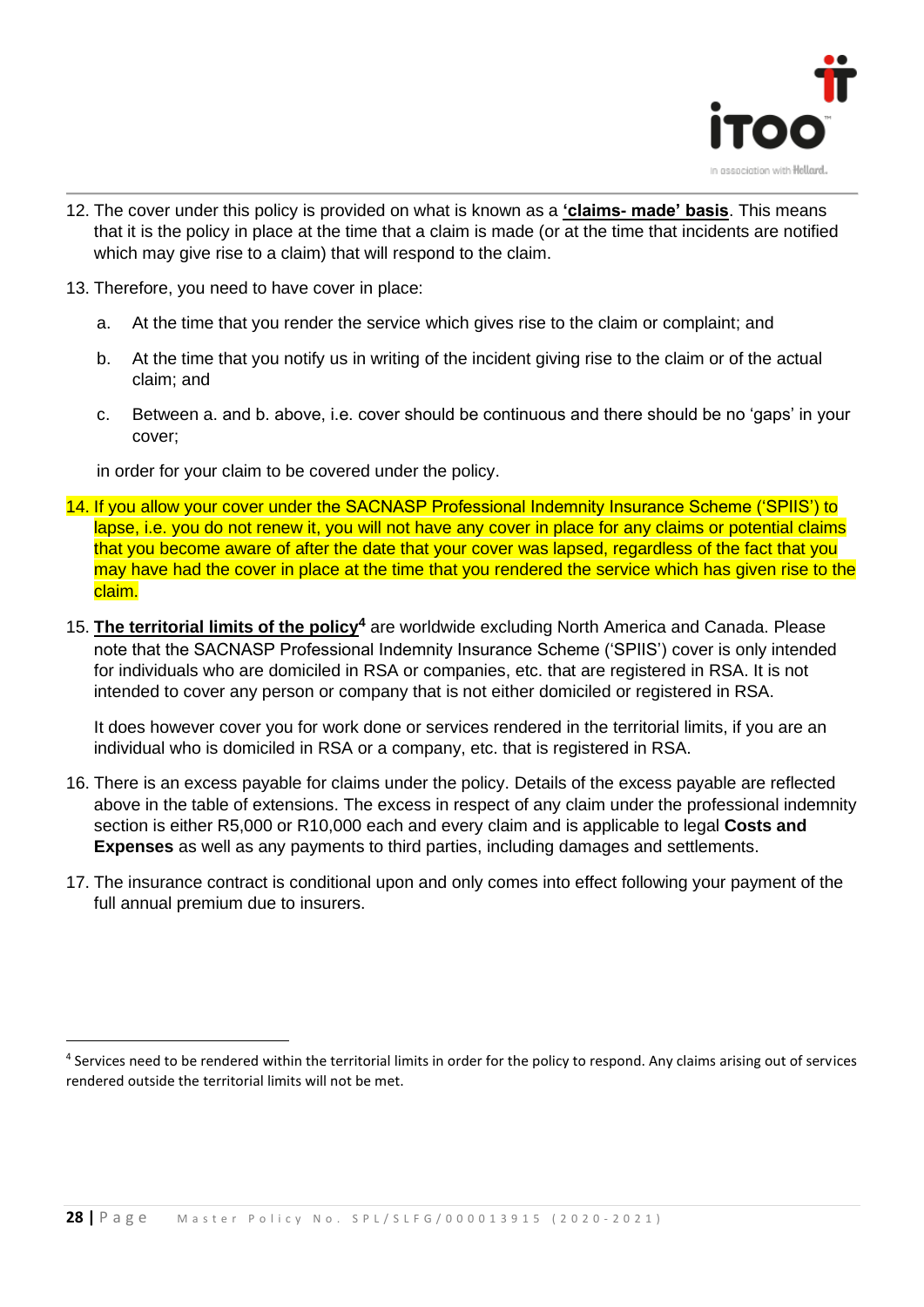

#### **EXCLUSIONS – WHAT IS NOT COVERED BY THIS POLICY?**

**The list below is not the full list of exclusions provided in your policy document and we urge you to read and familiarise yourself with all the exclusions as set out in your policy document.**

The policy does not cover you for any claims:

- 1. For which you are entitled to indemnity under any other insurance that you may have in place.
- 2. Arising out of fines, penalties, punitive, liquidated or exemplary damages unless such payment constitutes **Damages** as defined in the policy.
- 3. Arising out of fines, penalties, punitive, liquidated or exemplary damages imposed by any regulatory or judicial authority.
- 4. Arising out of any liability you assume by agreement or contract other than a contract for **services** or unless such liability would have attached to you in the absence of such agreement or contract.
- 5. Previously disclosed or notified or which **should have been disclosed** or notified as a **Claim<sup>5</sup>** or **Circumstance<sup>6</sup>** under any other policy of insurance.
- 6. Arising from any act, error or omission of a director or officer of the **Insured** whilst acting in that capacity. Cover for this exposure is known as **Directors' and officers' liability insurance.** Please will you let us know if you would like us to obtain quotes for you for this cover or if you require further information about this cover.
- 7. Arising from the introduction of malicious code by you or a third party into any computer, data and electronic systems. If you require cover for cyber liability please contact us so that we can assist you with separate quotes for your consideration.
- 8. Arising out of any performance warranties given by **You** other than where it can be shown that **You** would have been liable in the absence of such warranties.
- 9. Arising out of **Your** failure to procure or arrange finance.
- 10. Arising out of **Your** deliberate failure to arrange or maintain insurance.

<sup>&</sup>lt;sup>5</sup> See definition of "Claim" or "Claims" in the Definitions Section of the Policy Wording Section of this document – Clause 3.2. <sup>6</sup> See definition of "Circumstance" in the Definitions Section of the Policy Wording Section of this document – Clause 3.3.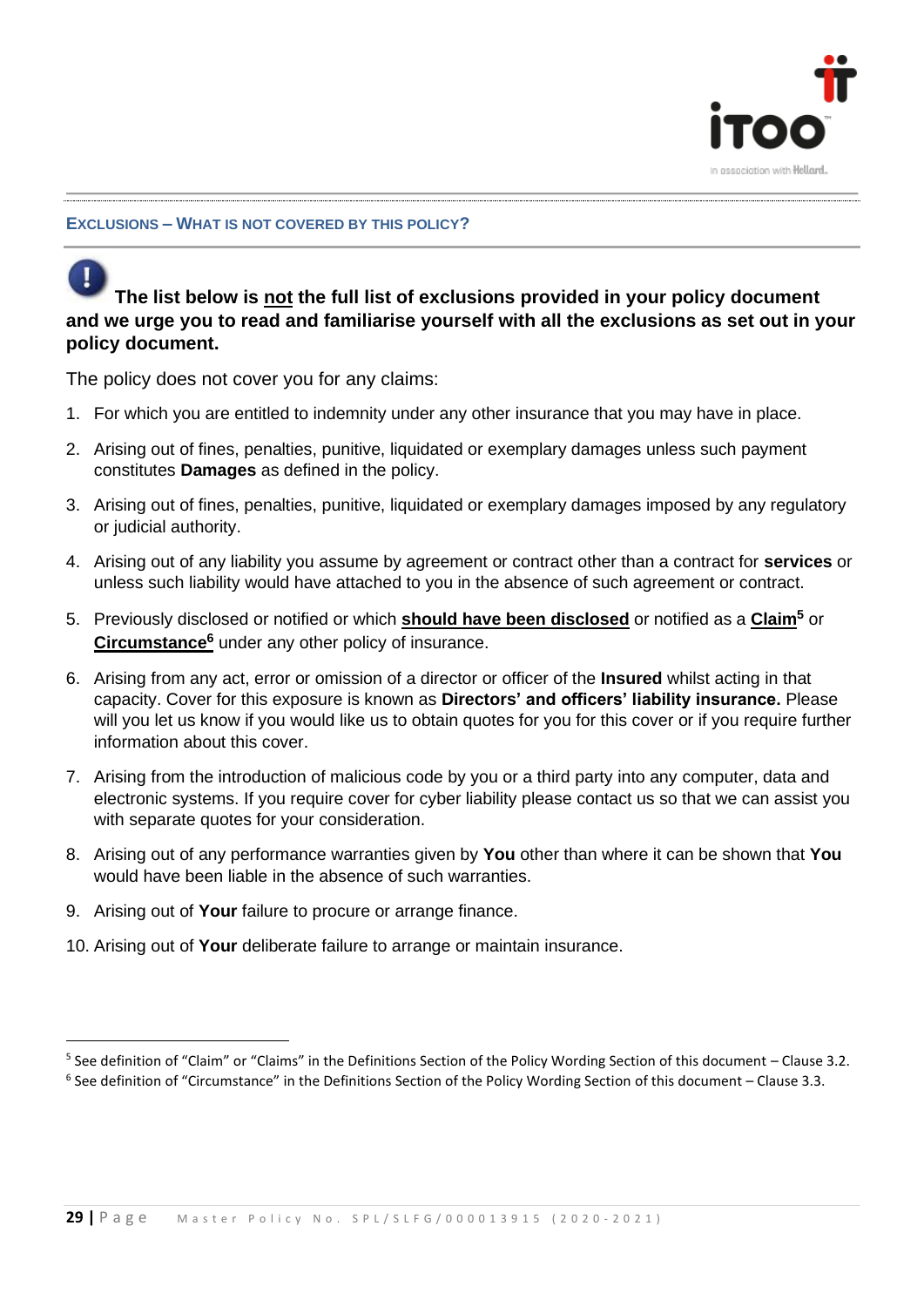

- 11. Made against **You** by **Your** holding or subsidiary companies or by any person or entity having a financial administrative or managerial influence on **You** unless the **Claim** could have emanated from a **Third Party.**
- 12. Resulting from any **Services** performed in any country whose laws fall under the auspices of the United States of America or Canada.
- 13. Resulting from any **Claim** brought in any Court under the laws of the United States of America or Canada or any order made anywhere in the world to enforce such judgment, award or settlement either in whole or in part.
- 14. Arising out of any **Damages** or **Costs and Expenses** awarded under Decennial law where such law imposes any liability that would not apply under the Laws of the **Republic of South Africa.**

#### **The following exclusions of cover apply under the public and products' liability extensions of cover:**

#### **There is no cover under this policy for:**

- a. Any claims arising out of the ownership, possession or use of any motor vehicle, trailer, aircraft, watercraft or hovercraft.
- b. Any claims arising from damage to property owned, leased or hired or under hire-purchase or on loan to you or otherwise in your care, custody or control.
- c. In respect of claims arising out of **Pollution** (as defined in the policy), the **Limit of Indemnity** for any one claim will represent the total liability in respect of all claims made during the insurance period, i.e. the limit is an aggregate limit where it comes to claims during the policy period which arise out of **Pollution**.
- d. Claims arising out of the death of, or bodily or mental injury to any person or loss of or damage to property directly or indirectly caused by pollution or the cost of removing, nullifying or cleaning-up **Pollution**, unless caused by a sudden, unintended and unexpected happening. Notwithstanding this exclusion no cover is afforded for
	- Waste Disposal and/or Toxic Waste
	- Any form of exposure to Polychlorinated Biohenyls (PCBs)
- e. Claims in connection with any **Product**:
	- i. for costs incurred in the repair, reconditioning, modification or replacement of any **Product** or part thereof which is or is alleged to be defective;
	- ii. for costs arising out of the recall of any **Product** or of any part thereof;
	- iii. arising out of the failure of any **Product** or part thereof to fulfill its intended function or to perform as specified, warranted or guaranteed unless such failure shall result in *injury* and/or damage
	- iv. arising out of any **Product** which with the **Insured's** knowledge is intended for incorporation into the structure, machinery or controls of any aircraft;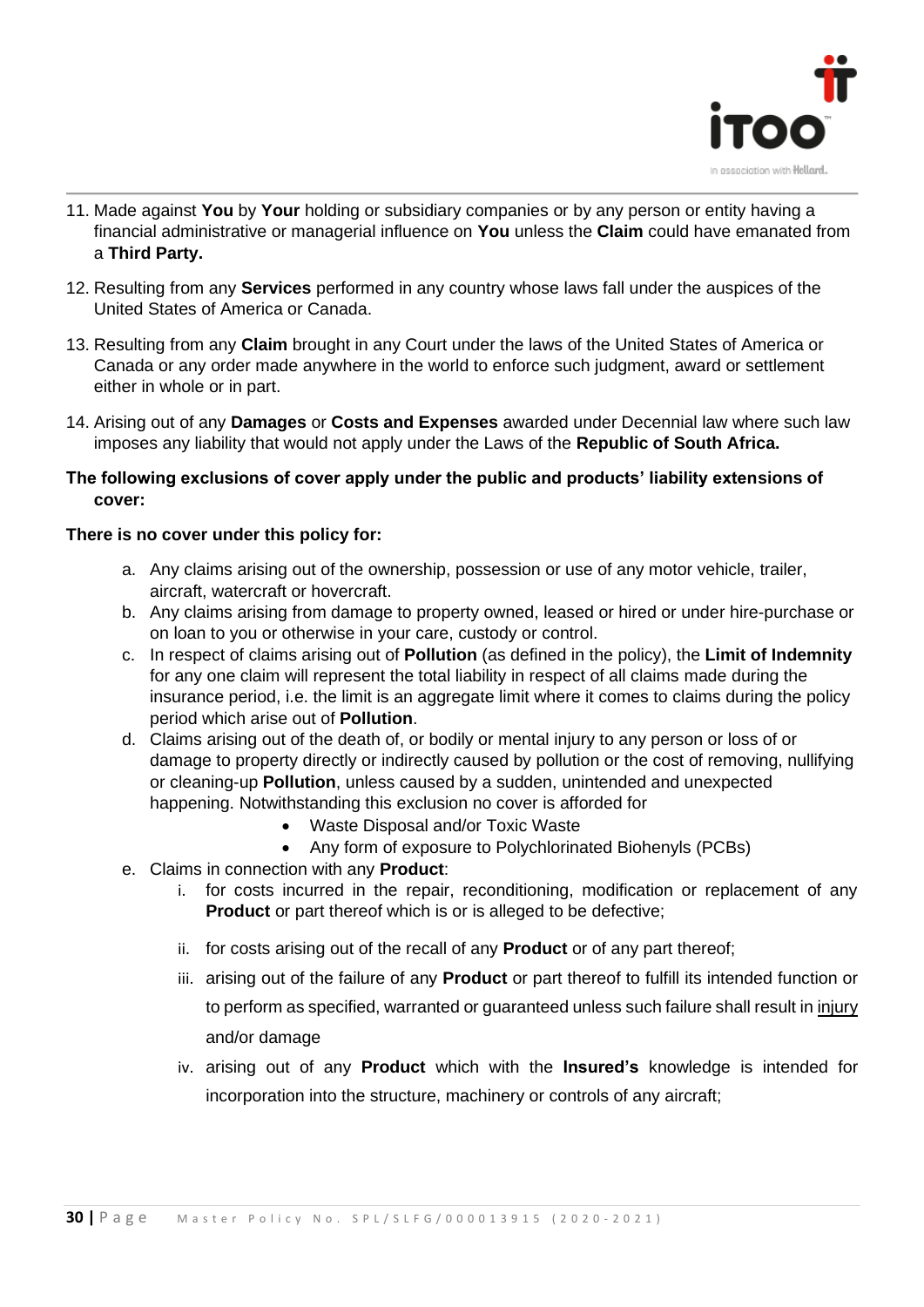

- v. arising out of defective workmanship or negligent advice in respect of defective workmanship;
- vi. arising from inefficacy;
- vii. arising prior to the handing over of the **Product**;
- viii. arising from any work on any aircraft or part thereof
- f. **Claims** emanating or in any way involved with
	- i. Blood Banks, Blood Products and Blood Transfusion Services
	- ii. Infectious epidemics / pandemics
	- iii. Livestock including the spread of disease
	- iv. Pharmaceutical products including the implantation of medical devices and cosmetics
	- v. Genetic Engineering
	- vi. Any form of Marine liability and/or products and/or Marine protection
	- vii. Any involvement with any of the following
		- 1. Wood preservatives
		- 2. Corrosion preservatives
		- 3. Chloric cleaning agents
		- 4. Insecticides, pesticides, herbicides, fertilisers
		- 5. Animal feeds
		- 6. Hazardous chemical products including paints and lacquers

If your insurers allege that there is no cover under the policy by virtue of an exclusion, the burden of proving the contrary will rest with you.

#### **ENDORSEMENTS – WHAT HAS CHANGED SIGNIFICANTLY?**

- 1. No one could have foreseen the current situation we find ourselves in with the Covid-19 pandemic. Two pandemic endorsements have been added to this policy as follows:
	- i. Infectious disease/epidemic/pandemic (Professional Indemnity Section) This exclusion has been added to clarify that ITOO exclude any claims for failure to provide service as a result of a pandemic, however an automatic carve back of cover has been added to pick up legal costs associated with defending a claim against you of this nature, with a sub-limit of R1,000,000 in the aggregate. The excess/deductible for a claim is R100,000 minimum or 2,5% of the claim, whichever is higher.
	- ii. Absolute Exclusion infectious disease / epidemic / pandemic (Public Liability Section) This is an absolute exclusion which means that ITOO will not cover any claims under the public liability section of the policy related to Covid-19.
- 2. A Cyber Loss Exclusion has been added. The professional indemnity section of the policy will not cover any cyber related risks. In these times cyber risks are far more advanced and need to be covered under a full cyber policy.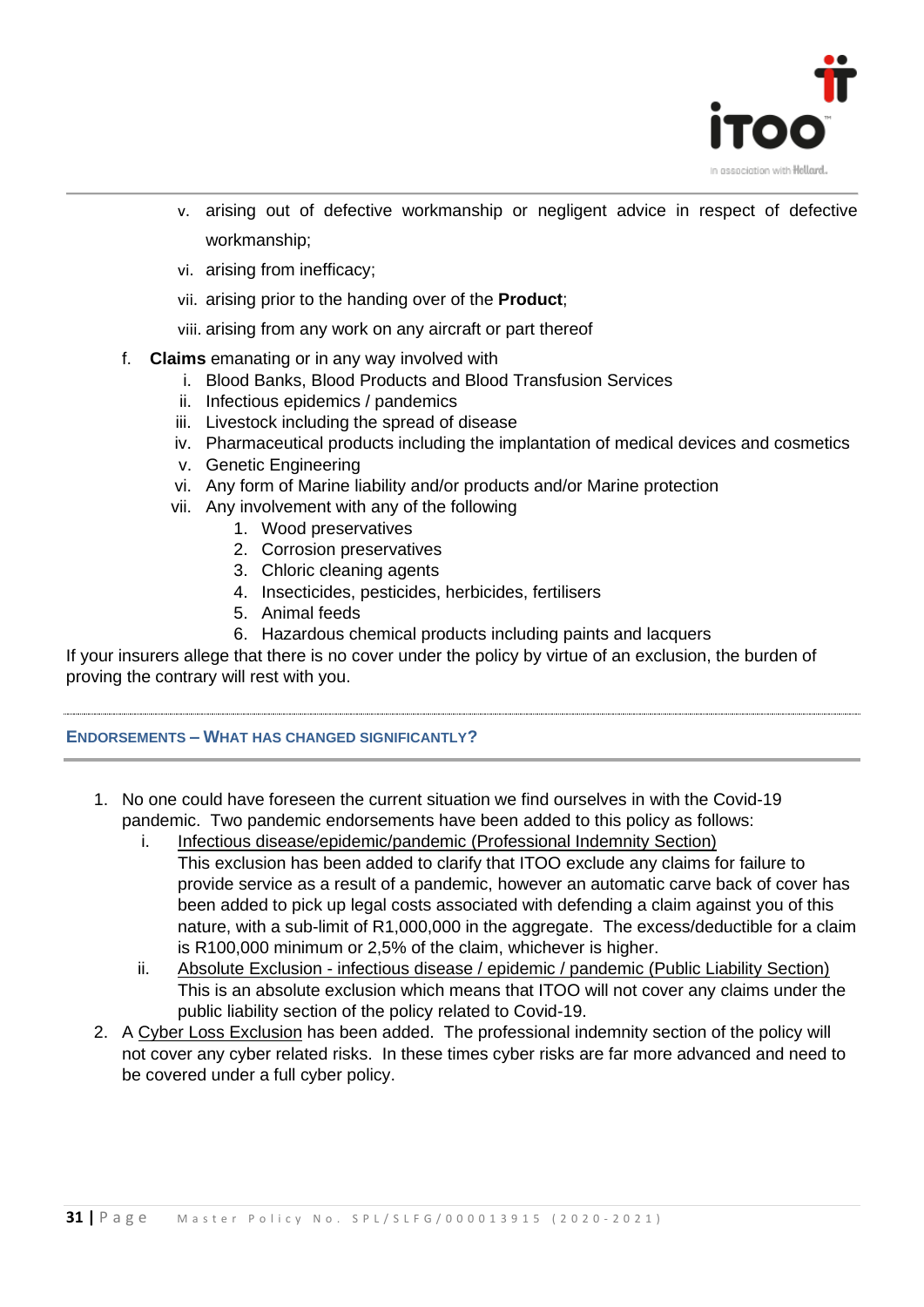

#### **VERY IMPORTANT NOTES WITH REGARD TO THE CLAIMS' NOTIFICATION PROVISIONS OF YOUR POLICY DOCUMENT**

- 1. Please pay special attention to the claims notification provisions of your policy document. Please read the **Conditions** section of the policy along with the **Definitions** of '**Claim'** and '**Circumstance'** on of your policy document very carefully.
- 2. Failure to adhere to the claims condition of timeous notification can result in **Insurers** rejecting your claim.
- 3. We urge you to report all **Circumstances** to us in writing rather than waiting for an actual claim to eventuate. You should notify through all **Circumstances** which could lead to a claim against you regardless of whether anyone has formally intimated that they intend to claim against you, regardless of whether you believe the amount of the claim would fall within your excess and regardless of your assessment of the merits of any threatened or potential claim against you.
- 4. **You** should never make any admissions or commit your **Insurers** or yourself to any kind of settlement or payment without your insurers' **prior written consent**. Please read the applicable **Condition** of your policy document carefully in this regard.
- 5. It is very important that you do not engage in any kind of alternative dispute resolution or enter into any kind of arbitration or negotiation without the knowledge and consent of your insurer.
- 6. Please be very careful of making any admissions of liability or including any incriminating evidence in your claim notifications to us as your correspondence with us is not subject to 'legal privilege' and we could accordingly be called upon in any pursuant litigation to disclose the contents of your communications to us.

Please do not hesitate to contact us if you need any assistance or clarification of anything in your policy document.

Tel: (011) 794 6848 Fax: 086 553 5547 e-mail: [info@cover4profs.co.za](mailto:info@cover4profs.co.za)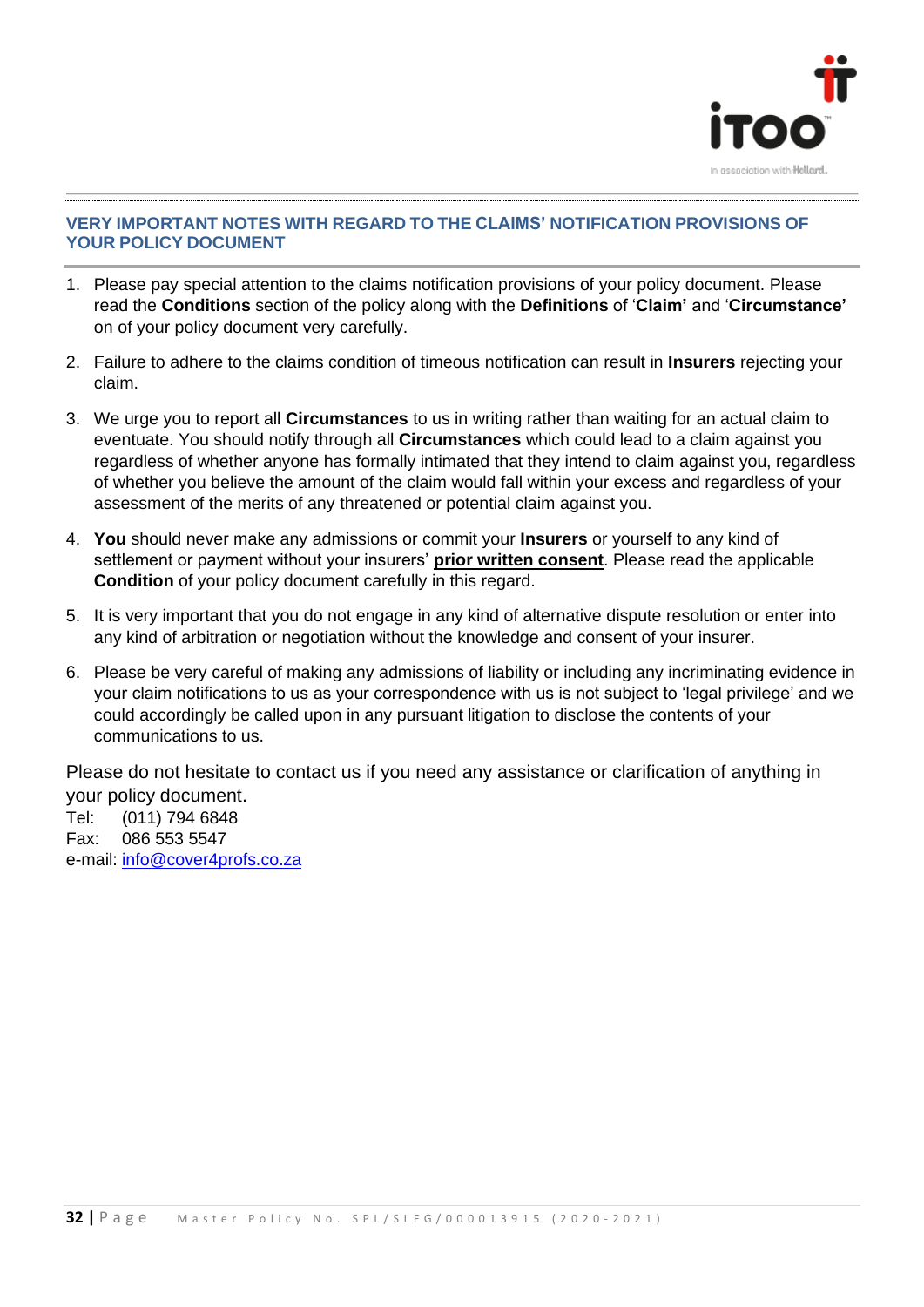

#### **NOTES ON RETROACTIVE COVER AND THE NATURE OF 'CLAIMS-MADE COVER' UNDER THE SACNASP PROFESSIONAL INDEMNITY SCHEME ('SPIIS')**



*This note provides important details on:*

- *1. The nature of claims' made cover and how this could affect a claim that is made under this policy.*
- *2. An explanation of what is meant by 'retroactive cover date' and why this is important.*
- *3. Determining what your retroactive cover date is if you have an existing policy in place or if you are renewing your cover under SPIIS.*
- *4. Purchasing retroactive cover if you have never previously had professional indemnity insurance in place and you have been rendering services without any cover in place.*
- *5. Very important notes with regard to reporting through all claims and circumstances that you may be aware of to your existing insurers before you change your insurance providers.*
- *6. Warning if you will be replacing an existing insurance policy with cover provided under the SPIIS, about implications of dual insurance and the necessity to avoid dual insurance.*

#### **EXPLANATION OF 'CLAIMS'-MADE' COVER**

- 1. The cover provided under the SACNASP Professional Indemnity Online Insurance Scheme ('SPIIS') is provided on what is known as the 'claims'-made' basis of cover. All professional indemnity insurance that you can obtain in South Africa is provided on the same basis, i.e. claims'-made cover only.
- 2. This means that it is the policy that is in place at the time that the claim is made (or at the time that you become aware of an incident or circumstances that may lead to a claim being made against you and report it to your insurers/brokers) which is expected to respond to cover the claim.
- 3. This will not necessarily be the policy that is in place at the time that you render the services which give rise to the claim. It is well known that claims sometimes only arise months or even years after the service has been rendered.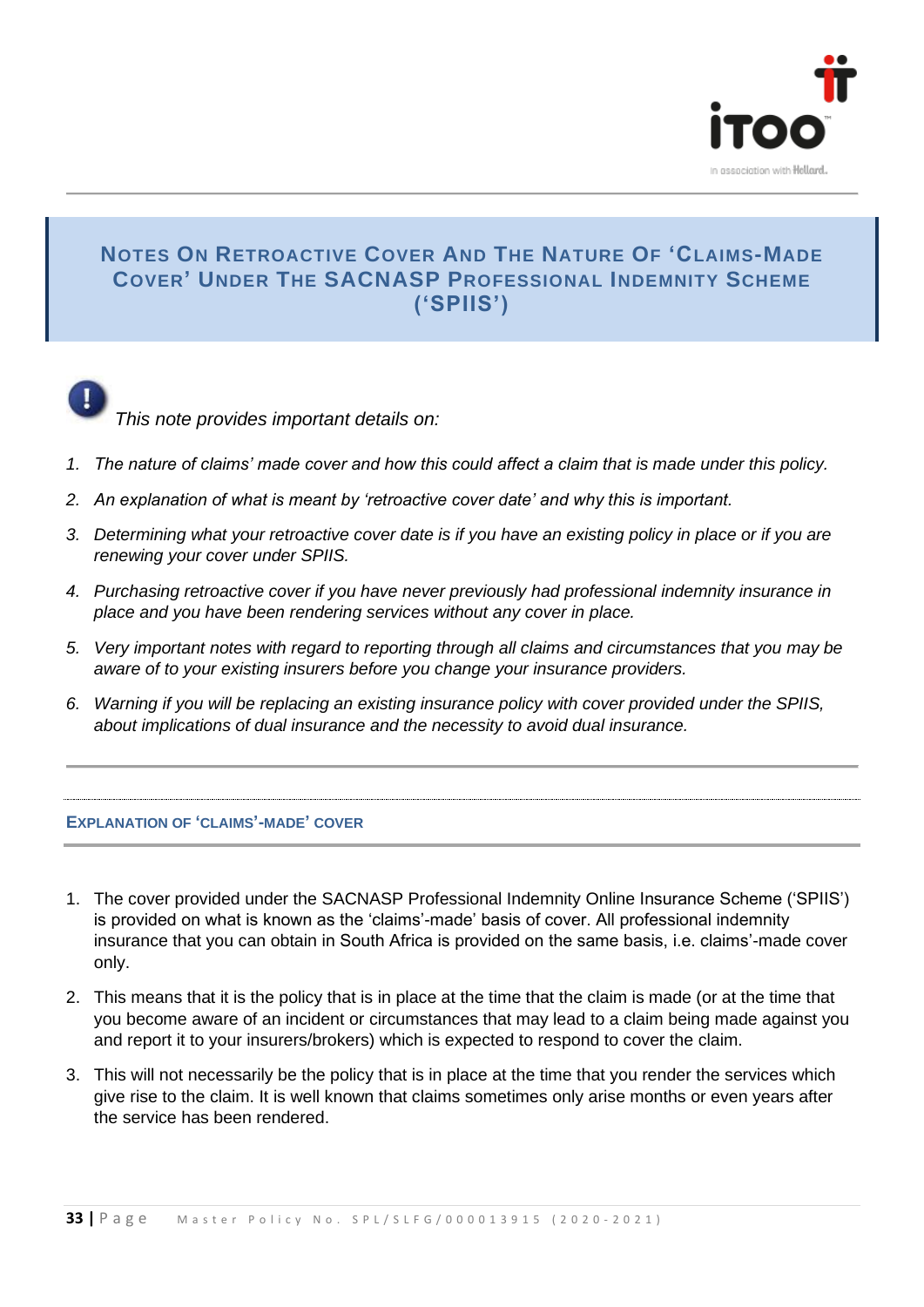

- 4. This means that in order to be covered, you will need to have cover in place:
	- a. At the time that you render the services which give rise to the claim; and
	- b. At the time that you first become aware of the circumstances or incident which could give rise to a claim and notify it through to us in writing; and
	- c. Between 4a. and 4b. above, i.e. cover should be continuous and there should be no 'gaps' in your cover.
- 5. If you allow your cover under the SPIIS to lapse, i.e. you do not renew it or you cancel it, you will not have any cover in place for any claims or potential claims that you become aware of after the date that your cover was lapsed, regardless of the fact that you may have had the cover in place at the time that you rendered the service which has given rise to the claim.
- 6. If you do not renew your cover and allow it to lapse- please be aware that you will lose all your retroactive cover that you may have been entitled to- because you now have a 'gap' in your cover which invalidates all previous retroactive cover that you were entitled to.
- 7. If you subsequently take out the cover again and there is now a 'gap' in your cover, you will need to purchase retroactive cover, whereas if you had not allowed your policy to lapse you would have been automatically entitled to the retroactive cover you enjoyed under your lapsed policy.
- 8. Even if you will be 'taking a break' for maternity leave or holiday or any other reason- you should still maintain the cover in place because a claim could still arise from services that you rendered prior to 'taking a break' and if you have not renewed your cover- then there will be no policy in place to respond to the claim and it will not be covered (regardless of the fact that you may have had cover in place when you rendered the service which has given rise to the claim). Because the cover is 'claims-made', you need a policy in place at the time that the claim is made against you (or at the time that you report a potential claim/incident or circumstance which could give rise to claim, to us in writing) in order to be covered.
- 9. If you report a potential claim/complaint in writing whilst you have cover in place, then the claim is deemed to have been made at that point in time and the limit of indemnity under the cover that you have at that point in time will apply to any claim which may subsequently arise.
- 10. If you have already reported a potential claim or complaint in writing to your insurers prior to your policy lapsing (and they accepted your notification at the time) then you will be covered for any claim that might subsequently arise regardless of whether or not you still have cover in place – because the claim will be deemed to have been made at the time that you reported it.
- 11. This highlights the importance of reporting all circumstances and incidents that you become aware of which may lead to a claim- as soon as you become aware of them and not waiting for an actual claim to eventuate.
- 12. For the same reasons outlined above, you should not take out cover only for the duration of a certain project as you have no guarantees that a claim arising from that project might not arise months or years after completion of the project.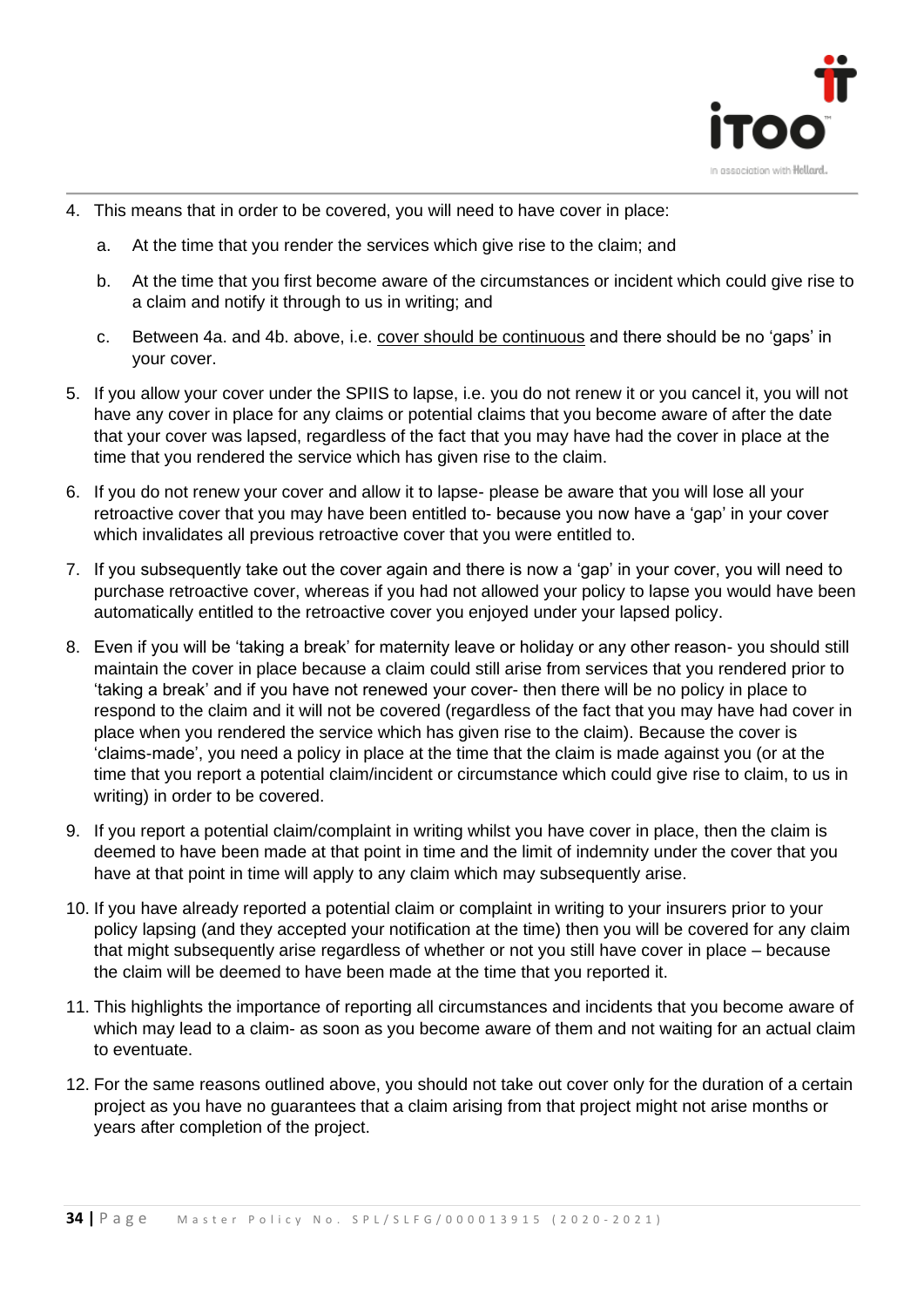

13. You should also maintain this cover for a few years if you cease to practice for any reason including retirement.

#### **WHAT IS MY RETROACTIVE COVER DATE?**

- 14. Your retroactive cover date on your policy certificate will be the date that you select on the **Indemnity Insurance Registration System ('IIRS')** for your cover to incept from **unless** you have purchased retroactive cover or you are entitled to retroactive cover by virtue of being previously insured under a professional indemnity insurance policy.
- 15. You will only be covered for claims which arise from services rendered **after your retroactive cover date.**

#### **I have an existing professional indemnity policy in place. How do I determine the retroactive cover date that should appear on my certificate of insurance when I am applying for cover on the SACNASP SPIIS System?**

- 16. If you are replacing an existing professional indemnity insurance policy (or renewing the cover you may already have purchased under the SACNASP Policy) with the cover under the SACNASP Professional Indemnity Insurance Scheme ('SPIIS') and you wish to retain your retroactive cover as provided under your expiring policy, it is essential that you ensure that there are no 'gaps' in cover.
- 17. This means that you must ensure that you incept this cover from the same day that your expiring policy lapses and you must ensure that you retain proof that you had the previous cover in place and that it was paid for.
- 18. You will find your retroactive cover date on your expiring policy schedule/certificate and you should please enter this same date where prompted in the application so that your full retroactive cover is carried through to your new policy and reflected on your SACNASP certificate of insurance.
- 19. If you have previously purchased retroactive cover on the SACASNP policy and this is reflected on your existing policy schedule then it is not necessary to purchase retroactive cover again (unless you have not timeously renewed your cover and allowed a gap of more than 1 month since the lapsing of your previous insurance and applying for SACNASP cover).
- 20. If you have retroactive cover in place by virtue of an existing policy you will find your retroactive cover date on the certificate of insurance or policy schedule that was issued to you. Please enter this date where prompted on the SPIIS SYSTEM to ensure that your retroactive cover is carried through and reflected on your new SPIIS certificate of insurance.
- 21. The SPIIS SYSTEM is unable to verify your previous insurance and whether or not you are entitled to the retroactive cover you may enter when applying for this cover. Please be aware that notwithstanding the fact that you may be issued with a certificate reflecting the retroactive cover date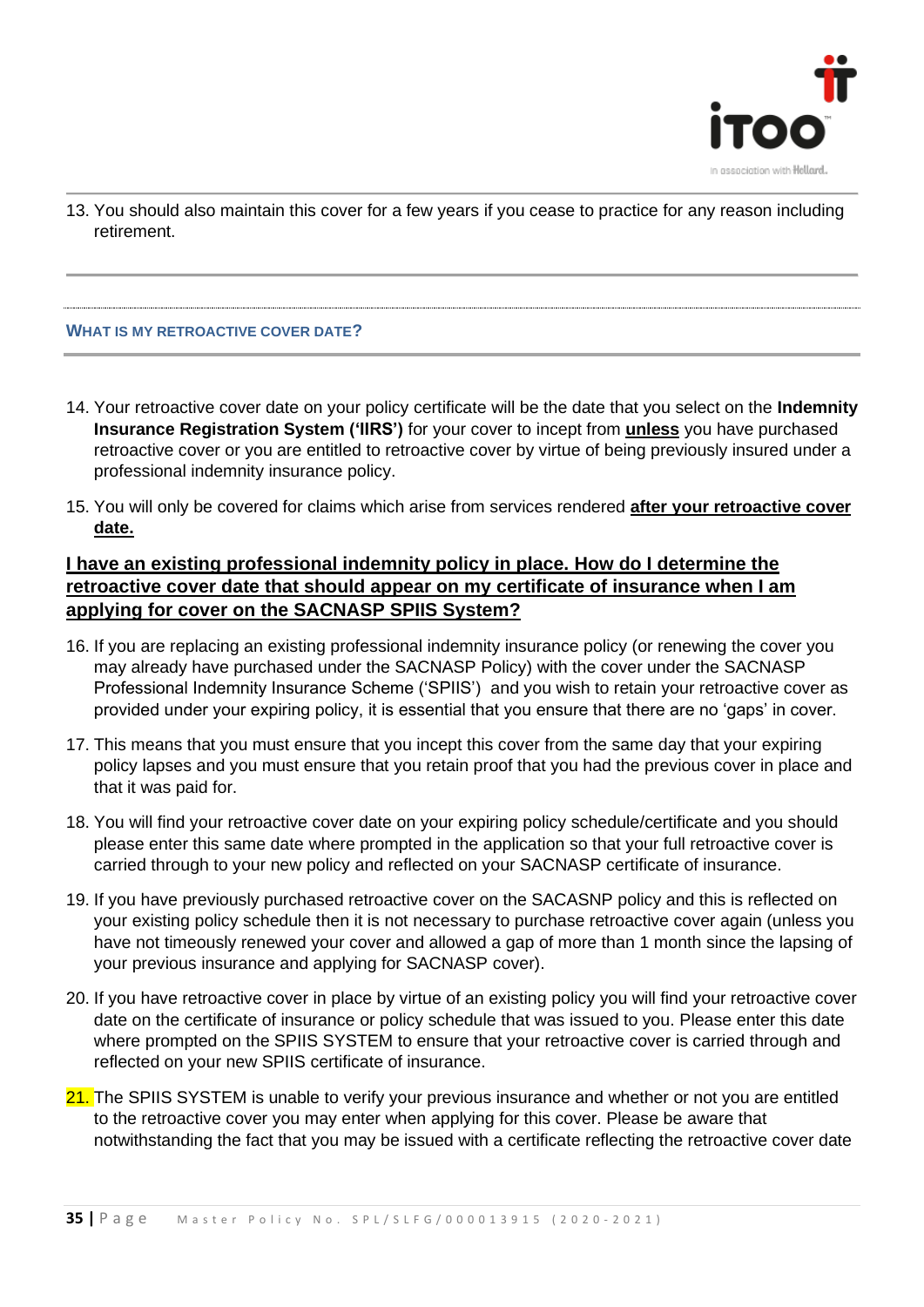

that you enter on the SPIIS SYSTEM, ITOO/Hollard will require you to provide a copy of your previous policy schedule/document as proof of your retroactive cover in the event of a claim and will not provide you with retroactive cover and respond to the claim, if you are unable to furnish them with proof of your previous insurance and that there were no gaps between that cover and the inception/renewal of your cover under the SPIIS.

22. You are therefore encouraged to keep all documentation relating to expiring professional indemnity insurance cover, secure, as proof of that cover will be required in the event of a claim arising from services rendered in the retroactive cover period.

#### **I have never previously had professional indemnity insurance in place.**

- 23. If you have never had professional indemnity insurance cover before, you will be able to obtain up to 3 years' retroactive cover (at an additional cost) under the SACNASP Professional Indemnity Insurance Scheme ('SPIIS').
- 24. We would strongly urge you to purchase retroactive cover if you have never previously had professional indemnity insurance in place and you have been rendering services without it.
- 25. Remember that the cover provided under the SPIIS (and any other insurance you might obtain) will only respond to cover you for claims which arise as a result of services rendered **after your retroactive cover date**. Therefore, even if a claim arises when you have purchased this cover- it will not be covered if the service giving rise to it occurred prior to the retroactive cover date.
- 26. Please note though that any retroactive cover which you choose to purchase will exclude all claims arising from pre-existing incidents/circumstances which you are aware of (or ought reasonably to be aware of) at the time of making application for the SPIIS cover.
- 27. Retroactive cover that is purchased will only respond to cover those claims arising from services rendered after the retroactive cover date, which arise 'out of the blue'.

#### **Very Important notes with regard to the necessity of reporting all potential claims, incidents and circumstances to your existing insurers PRIOR to moving your insurance to the SPIIS Policy**

- 1. It is CRITICAL if you are going to be changing insurers to take up the SACNASP Professional Indemnity Insurance Scheme ('SPIIS') cover that you notify your current/expiring policy insurers/brokers of all claims, potential claims, incidents and circumstances which you are aware of which could lead to a potential claim against you or your company for professional negligence and/or public liability.
- 2. If you fail to do so and move across to the SPIIS, you run the risk of a claim not being covered, if it is deemed that you knew about the potential for a claim to arise prior to moving your insurance.
- 3. Because of the claims-made nature of the policy: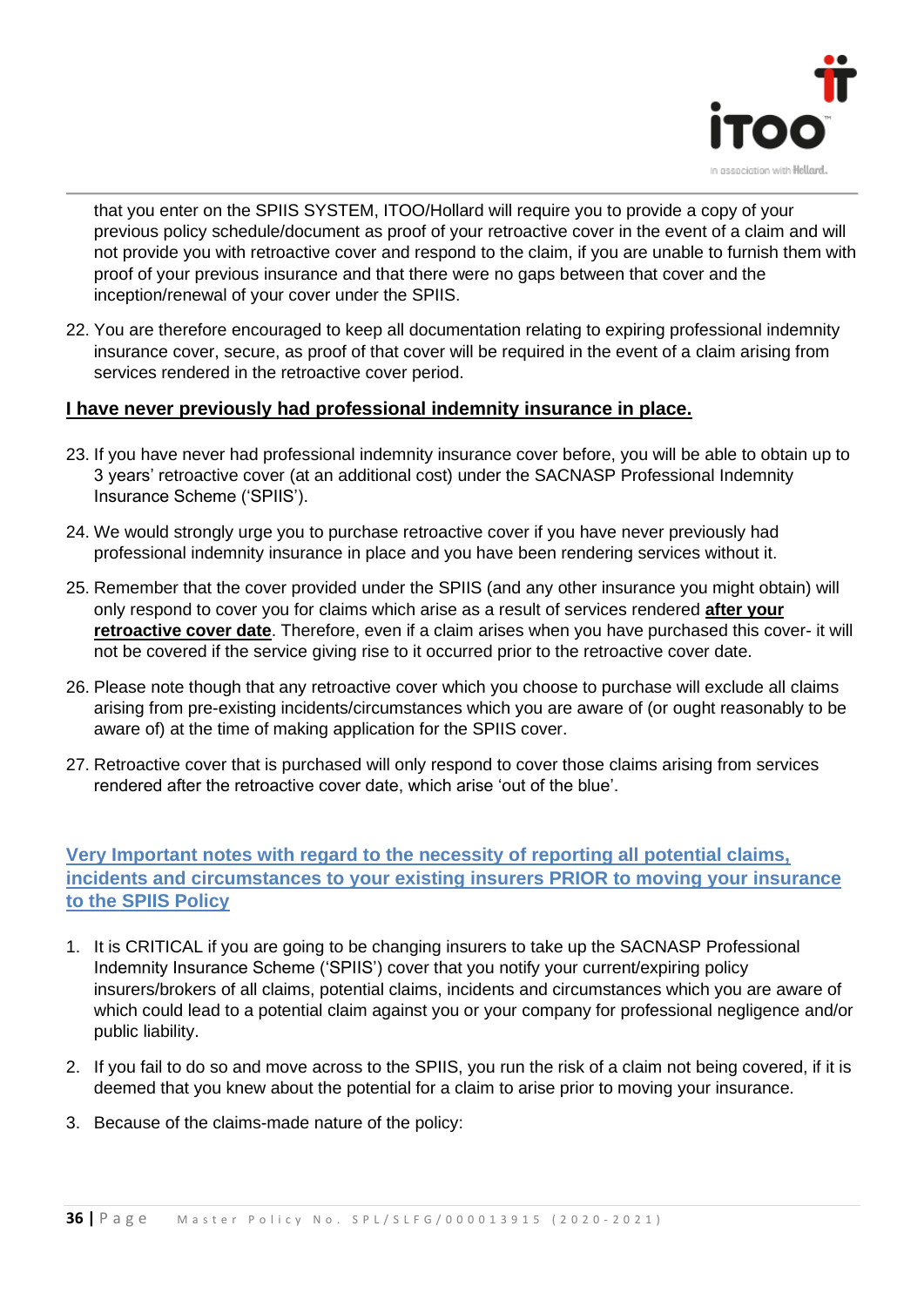

- 3.1. If you move your insurance and then try to notify us of a claim under the SPIIS policy where you were aware of the circumstances which could give rise to a claim prior to taking up this cover- then:
	- a. Your previous insurers will not accept the claim- because you have moved your insurance and you no longer have a policy in place with them (claims'-made cover says it is the policy in place at the time that a claim is made that must respond); and
	- b. Hollard/ITOO will not accept the claim under the SACNASP Professional Indemnity Insurance Scheme ('SPIIS') policy either because:
		- i. You will have signed a declaration saying that you are not aware of any circumstances which could lead to a claim against you; and
		- ii. They will say that you should have notified your previous insurers of the matter as required by the policy conditions.

Please will you contact us on [info@cover4profs.co.za](mailto:info@cover4profs.co.za) if you require clarification on any of the content above or if you have any queries and need assistance.

#### **UPON RECEIPT OF YOUR POLICY CERTIFICATE: IMPORTANT CHECKLIST**

Upon receipt of your policy certificate, please:

- a. Check that the name of the insured as reflected on the policy certificate is correct and that it reflects all insureds who should be covered under this policy. If the policy certificate and any applicable endorsements attaching to the policy certificate do not reflect everyone you require the policy to cover, please let us know in writing and as soon as possible.
- b. ensure that all the details reflected thereon are accurate and complete because inaccurate/incomplete information on your policy certificate can compromise your cover.
- c. Note that your 'Business description' on your policy certificate will be reflected as 'natural science services'. This is the generic business description which appears on all certificates issued by the system.
- d. Let us have written notification as soon as possible if any of the details on your policy certificate are incorrect.
- e. Note that all the business entities that you require covered under this policy should be listed as 'insureds' on your policy certificate. If a claim is made against an incorporated entity which does not appear on the policy certificate your insurers will likely reject that claim.
- f. Check that you are satisfied that your limit of indemnity, excess, and applicable extensions are correct and in accordance with your instructions.